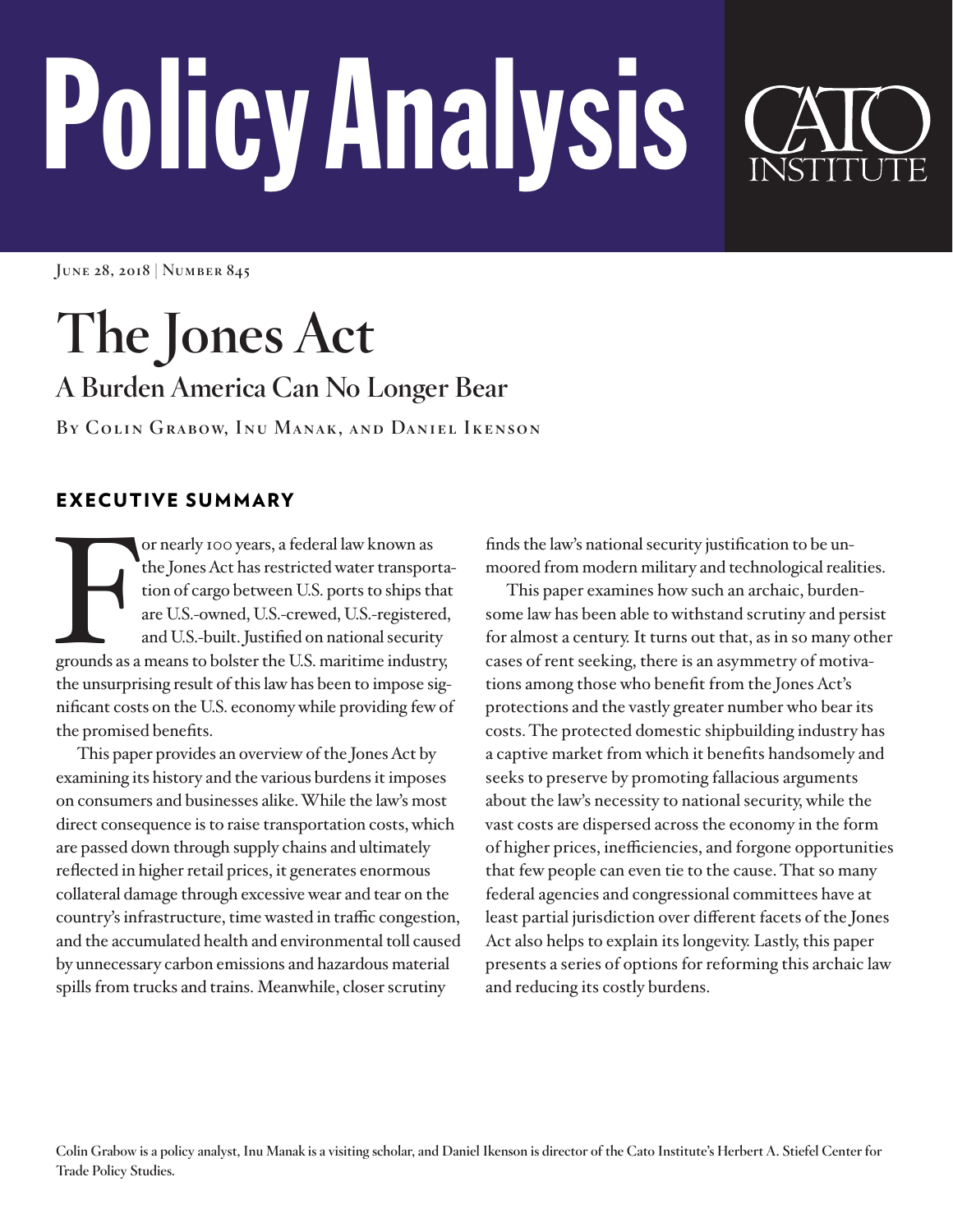**"Higher shipping rates are the most obvious cost of the Jones Act, but they are merely the first in a cascade of adverse consequences unleashed by the law's restrictions.** 

#### INTRODUCTION

The Merchant Marine Act of 1920 has been a fixture of U.S. law and an imposition on the U.S. economy for almost 100 years. Better known as the "Jones Act," the law was presented as a plan to ensure adequate domestic shipbuilding capacity and a ready supply of merchant mariners to be available in times of war or other national emergencies.<sup>1</sup> The law aims to achieve those objectives by restricting domestic shipping services to vessels that are U.S.-built, U.S.-owned, U.S.-flagged, and U.S.-staffed. A century of evidence supports the conclusion that the Jones Act has failed in its main objectives while imposing substantial economic costs.

As a result of these restrictions, the U.S. economy endures artificially inflated shipping costs because the transport of cargo between U.S. ports and within the country's vast inland waterways is off-limits to foreign competition and domestic shipping firms must pay vastly higher prices for the ships they use. Although higher shipping rates are the most obvious cost of the Jones Act, they are merely the first in a cascade of adverse consequences unleashed by the law's restrictions.

Higher prices for waterborne transportation drive down demand for shipping services. When businesses move less cargo by water, shipping companies purchase fewer vessels. Reduced demand means that producers build fewer ships and, accordingly, there are fewer employment opportunities for merchant mariners. Meanwhile, artificially inflated waterborne shipping rates increase demand for alternative forms of transportation, including trucking, rail, and pipeline services, raising those modes' rates and inflating business costs throughout the supply chain. Transportation expenses—incurred to move raw materials and intermediate goods to the next stage in the production process and final product to retailers and end users—comprise a significant portion of the cost of goods sold. Elevated transportation costs affect nearly every business in nearly every industry, rippling through supply chains, squeezing profits, curtailing business investment, disadvantaging U.S. companies relative

to their foreign competitors, and depriving U.S. households of savings to spend elsewhere in the economy or to invest.

Meanwhile, heightened reliance on trucks and freight trains not only increases infrastructure and maintenance costs from wear and tear on roads, bridges, and rail, but also generates greater environmental costs. Surface transportation produces more carbon emissions than ships do, and its more intensive use increases the likelihood of highway accidents and train derailments involving hazardous materials. Relatedly, time wasted in growing traffic congestion—especially on highways running parallel to U.S. sea lanes—generates enormous opportunity costs from lost wages and lost output. Significant opportunity costs also can be observed in the loss of revenues experienced when, for example, a hog farmer in North Carolina purchases corn feed from Canada instead of from a farmer in Iowa because exorbitant delivery costs make the latter's price uncompetitive. But even though some foreign suppliers benefit by happenstance in this manner, the Jones Act has been a persistent irritant to some of our most important trade partners, serving to prevent better access for U.S. exporters in their markets.

Despite these considerable costs and the absence of any measurable benefits, the Jones Act has persisted for nearly 100 years. Why? The answer is complex, but it boils down to the same causes that explain the persistence of rent-seeking behavior more generally. The small number of beneficiaries, which primarily include domestic shipyards and some labor unions, are more powerfully motivated to preserve the status quo than are the far more numerous adversely affected interests in seeking its repeal.

Supporters of the status quo claim that those costs are justified by the benefits associated with the Jones Act, which include—most importantly—preservation of a robust, competitive domestic shipbuilding industry to undergird U.S. national security. But such claims are farcical. Over the years, U.S. shipbuilding capacity has atrophied, the active fleet has aged—in

<span id="page-1-0"></span>**2**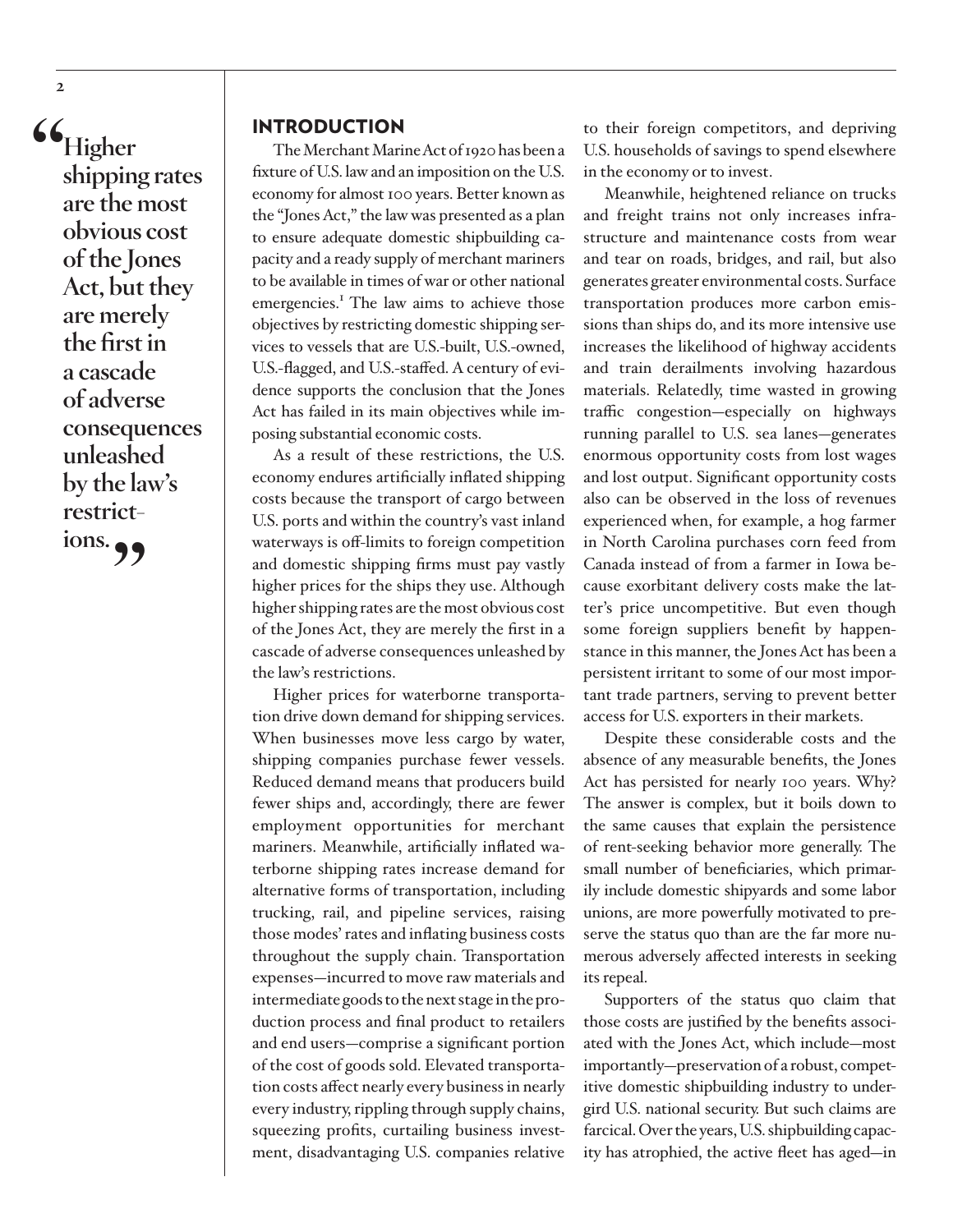<span id="page-2-0"></span>some cases into obsolescence—and the number of merchant mariners has dwindled.

Nevertheless, there is a "bootleggers and Baptists" element in play that adds another layer of complexity to repeal efforts. ("Bootleggers and Baptists" refers to an economic theory where two groups with opposing interests both want the same regulatory outcome.<sup>2</sup>) Jones Act supporters have been successful at cloaking their scheme in national security arguments. When all else fails, and it becomes obvious that the Jones Act's restrictions significantly burden the economy in a variety of perverse ways, proponents lean on a national security rationale that is entirely without merit. Jones Act opponents—even those advocating limited reforms—are portrayed as blind to such considerations, which is evidence enough for some policymakers to tune out arguments based on logic and facts.

The Jones Act has wreaked havoc on the U.S. economy. After nearly a century of enduring its burdens, it is time to repeal the law. Of course, repeal will not be easy because after 100 years, incumbent interests, regulators, and politicians get used to the privileges of a system that benefits a concentrated few. In addition to untangling these political alliances, repeal efforts will have to contend with pushback from agencies and committees with oversight authority that have institutional interest in protecting their jurisdictional turf. No fewer than 16 congressional committees and 6 federal agencies have some form of oversight authority.

Short of full repeal, meaningful incremental progress toward eventual repeal of the act would include relaxation of the U.S.-build requirement so that the economy could at least benefit from the availability of a larger fleet of safer, more efficient, higher-quality vessels. Additionally, permanent Jones Act waivers for Alaska, Hawaii, Puerto Rico, and other noncontiguous U.S. territories, where the economies are disproportionately dependent upon waterborne transportation, would mark progress. Finally, if those reforms continue to prove elusive, another meaningful incremental reform would be to ensure that the

process of obtaining Jones Act waivers is made more liberal, transparent, and predictable.

# PROTECTIONISM CLOAKED IN NATIONAL SECURITY

The Jones Act was signed into law on June 5, 1920, less than two years after the end of World War I. The wartime deployment of hundreds of thousands of American troops to Europe, as well as vast quantities of materiel and equipment, had placed enormous demands on the country's sealift capacity and required the support of foreign-flagged vessels.<sup>[3](#page-16-0)</sup> That dependence on foreigners was seized upon by some in Washington as evidence of a glaring weakness in U.S. national security and a reason to beef up the country's shipping fleet and shipbuilding capacity.

As Sen. Wesley Jones (R-WA) argued at the time:

Our shipping could be done more cheaply by others, and so we had none. When the war came this lack of shipping cost us hundreds of millions of dollars in higher freight rates or business losses and hundreds of millions of waste in the hasty building of ships to meet the emergency that threatened the overthrow of civilization, and today the papers are filled with stories of waste, corruption and inefficiency that was the inevitable result of the conditions and the situation that confronted us[.4](#page-16-0)

Toward that end, Senator Jones, serving as chairman of the Senate Commerce Committee, introduced a bill to encourage greater commercial use of U.S. ships. Among the provisions in Jones's legislation were requirements that ships eligible to transport goods from one U.S. port to another must be U.S.-flagged, U.S.-built, U.S. owned, and crewed by U.S. citizens. Today, those provisions require that such ships be at least 75 percent U.S.-owned, at least 75 percent U.S. crewed, and assembled entirely in the United States with all "major components of the hull and superstructure" fabricated domestically.<sup>5</sup>

**"The Jones Act has wreaked havoc on the U.S. economy. After nearly a century of enduring its burdens, it is time to repeal**  the law.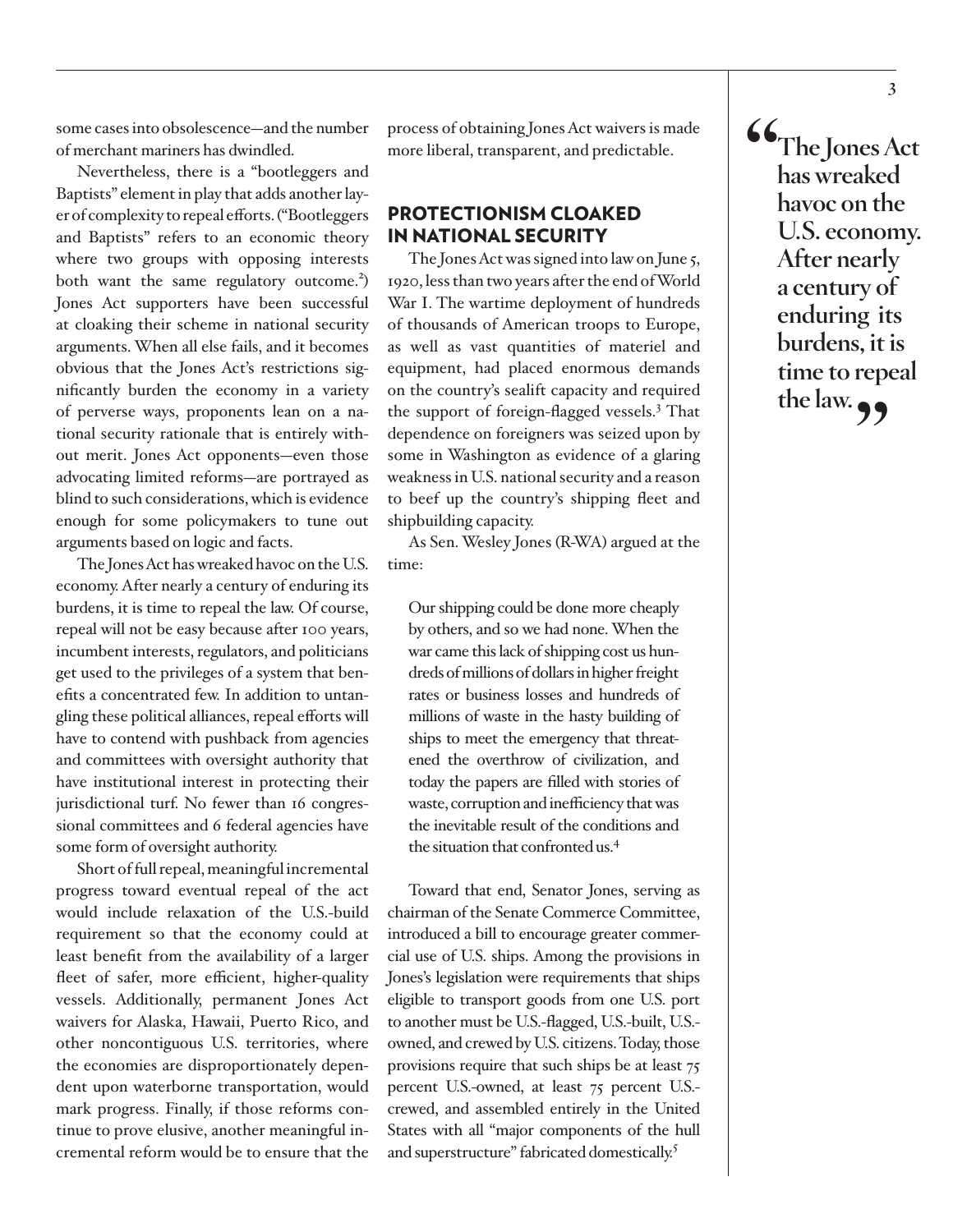**"According to the World Economic Forum, the Jones Act provides the world's most restrictive example of global cabotage**  laws. **99** 

<span id="page-3-0"></span>**4**

Although Jones presented the legislation as a national security imperative, various remarks made by the senator at the time betray protectionist, even nationalist, motives:

Before the war we had to depend on foreign ships for our business. We had to go to our competitors to get our goods to market. Do you help your competitors fight you? Foreign lines gave the advantage to themselves. When you get an advantage do you give it to your competitor, I ask you? That's what we had to expect and that's what we got. That is what we must continue to expect if we continue along these same ideas of the old policy.

I want ships to fly the American flag on the Pacific. There are interests in this country that do not want it. Our Canadian friends are looking after their interests. There is nobody nowadays to look after American interests except we Americans ourselves. It is said this bill will drive foreign shipping from our ports. Granted. I want to do it.<sup>6</sup>

Meanwhile, Jones accused opponents of the legislation of being more concerned about advancing the interests of foreigners:

Wherever possible alien interests are hiring the best American legal talent, buying the highest American writing ability, controlling the most powerful American papers, journals and magazines and cajoling or coercing American officials to serve their end. . . . The man or the paper who would discourage the upbuilding of our merchant marine is fighting the battle of alien interests. . . . Counsel must be taken of courage and not of fear. Our competitors will deceive us, scare us, bluff us or destroy us if they can[.7](#page-16-0)

Passed in both chambers one day before Congress adjourned for a six-month recess, the Jones Act "received little publicity," according to a *New York Times* article published later that month.<sup>[8](#page-16-0)</sup> Even though Senator Jones called his law "one of the most important laws ever passed by Congress," he also acknowledged that the "public did not know much about the measure.["9](#page-16-0) While he turned out to be badly mistaken about the economics of the Merchant Marine Act, Jones was correct in his suggestion that it would have far greater economic effects than was anticipated. One such impact was soon felt in the territory of Alaska, where two Canadian shipping companies were driven from the market.<sup>10</sup> Shipping companies based in Seattle—Jones's official place of residence—soon enjoyed a monopoly for serving Alaska, with increased prices for goods traveling to and from the territory being the predictable result.<sup>11</sup>

Regardless of whether the senator was motivated more by protecting a U.S. industry or bolstering national security, the evidence is overwhelming that the Jones Act has failed on both counts.

## HOW THE JONES ACT RESTRICTS SHIPPING

The Jones Act restricts nonqualifying vessels from operating in inland waterways and from transporting cargo between two U.S. ports—an activity known as "cabotage." Most governments have some form of cabotage restrictions. In fact, only Gambia, Dominica, Guatemala, and Belize do not.<sup>[12](#page-16-0)</sup>

The Organisation for Economic Co-operation and Development (OECD) distinguishes between two general types of cabotage restrictions: those that completely exclude, without exception, foreign-flagged ships from all cabotage activities, and those that partially exclude foreign-flagged ships by extending broad exemptions through trade agreements or narrow exemptions for limited forms of cabotage. The United States is among 11 countries that fully exclude foreign vessels without exception.<sup>13</sup> According to the World Economic Forum, the Jones Act provides the world's most restrictive example of global cabotage laws.[14](#page-16-0)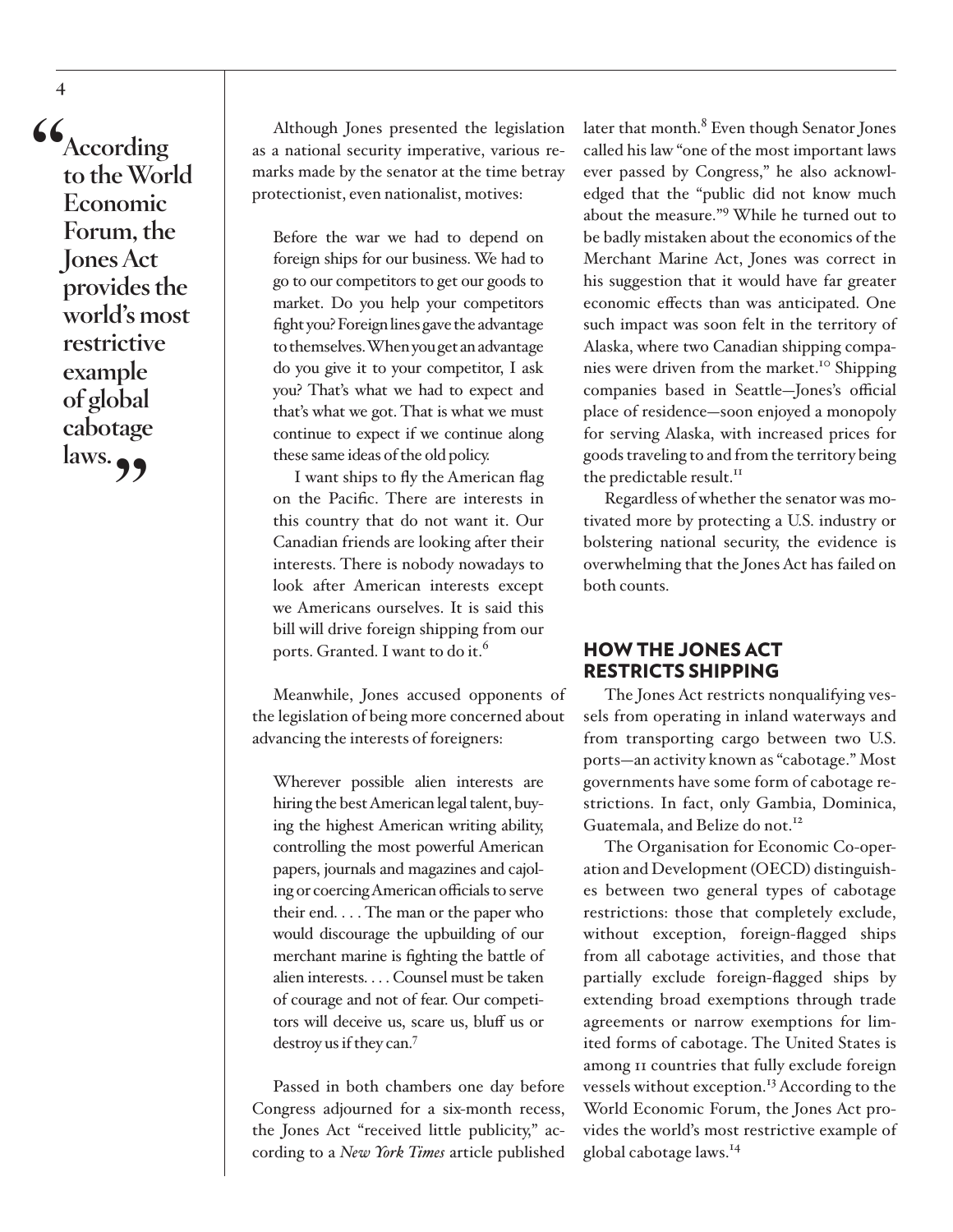

# <span id="page-4-0"></span>**Figure 1 Restrictiveness on foreign entry for maritime transport services (2017)**

Note: The restrictiveness index assigns values between 0 (least restrictive) and 1 (most restrictive). STRI = Services Trade Restrictiveness Index.

bly" in the United States, where foreign com Interestingly (or some would say "inevita petition in cabotage services is restricted), only 2 percent of U.S. freight travels by sea. In the European Union, where cabotage among the member states is permitted, the corresponding figure is 40 percent.<sup>15</sup> In Australia, where vessels need not be built domestically to participate in cabotage services, coastal shipping accounts for 15 percent of domestic freight.<sup>16</sup> Meanwhile, after relaxing its cabotage restrictions in 1994, New Zealand experienced a decrease of approximately 20–25 percent in coastal freight rates over the subsequent six years.<sup>[17](#page-16-0)</sup>

The OECD's Services Trade Restrictiveness Index measures and ranks various aspects of countries' services trade restrictions.<sup>18</sup> The index assigns values between o (least restrictive) and 1 (most restrictive). Figure 1 shows the Services Trade Restrictiveness Index score for restrictions on foreign entry regarding maritime freight transport services for 29 OECD countries and 9 non-OECD countries in 2017. Figure 1 reveals that the United States is the third-most restrictive among all 38 countries and the most restrictive among OECD countries with respect to maritime freight services.

The aggregate measure accounts for more<br>than just cabotage restrictions and factors in<br>a positivities on equation on projective proced-The aggregate measure accounts for more than just cabotage restrictions and factors in restrictions on owning or registering vessels under the national flag as well as restrictions on port-related services and cargo-sharing agreements. Domestic shipbuilding requirements are not factored into this measure, but the American-built requirement is a particularly onerous aspect of the Jones Act. Of 56 countries surveyed by the U.S. Maritime Administration, only Brazil, Egypt, Indonesia, Peru, Spain, and the United States have domestic-build requirements.<sup>19</sup>

Although geographic and other factors account for some of the differences observed in shipping capacity and rates, protectionist cabotage and inland waterway restrictions—as well as domestic-build and ownership requirements—explain a great deal of the divergences. Certainly, if U.S. commerce is to be burdened in perpetuity with these restrictions, there must be a strong public policy rationale for the Jones Act.

#### WHITHER THE FLEET?

The U.S. shipping industry is the first casualty of the Jones Act. Of course, the primary  $\mathcal{C}_{\text{Only 2}}$ **percent of American freight travels by sea. In the European Union, where cabotage among the member states is permitted, the corresponding figure is 40 percent.**

Source: OECD Services Trade Restrictiveness Index.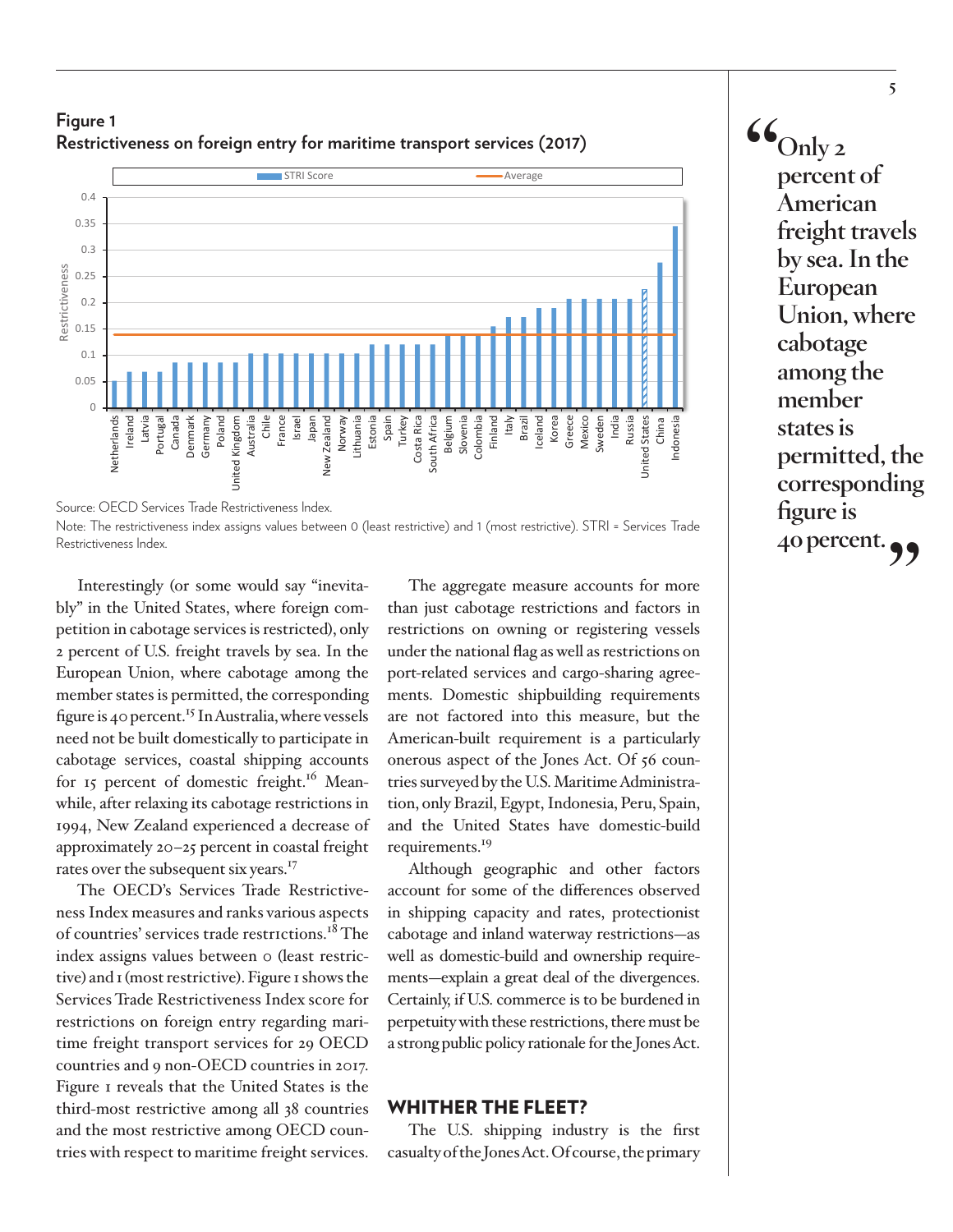<span id="page-5-0"></span>**"Americanbuilt coastal and feeder ships cost between \$190 and \$250 million, whereas the cost to build a similar vessel in a foreign shipyard is about \$30**  million.

objective of the law was to ensure a vibrant shipping industry as a pillar of U.S. national security. If vibrancy and fleet size were synonymous, Americans might sleep well knowing that the U.S. fleet consists of more than 40,000 vessels. However, we might choose to sleep with one eye open after learning that barges operating primarily on the Mississippi River alone account for 55 percent of that number.

In fact, nearly 9 of every 10 commercial vessels produced in U.S. shipyards since 2010 have been barges or tugboats.<sup>20</sup> Among oceangoing ships of at least 1,000 gross tons that transport cargo and meet Jones Act requirements, their numbers have declined from 193 to 99 since 2000, and only 78 of those 99 can be deemed militarily useful.<sup>[21](#page-16-0)</sup> Even in their expressions of support for the Jones Act, government officials concede that the U.S. shipping industry and its associated ecosystem have been depleted. Appearing before Congress earlier this year, Maritime Administrator and retired rear admiral Mark H. Buzby testified that "over the last few decades, the U.S. maritime industry has suffered losses as companies, ships, and jobs moved overseas."[22](#page-17-0)

One of the main causes of that decline is the onerous domestic-build requirement of the Jones Act, which prohibits U.S. shippers from operating vessels constructed abroad. American-built coastal and feeder ships cost between \$190 and \$250 million, whereas the cost to build a similar vessel in a foreign shipyard is about  $$30$  million.<sup>23</sup> Accordingly, U.S. shippers buy fewer ships, U.S. shipyards build fewer ships, and merchant mariners have fewer employment opportunities to serve as crew on those nonexistent ships.

Meanwhile, facing exorbitant replacement costs, ship owners are compelled to squeeze as much life as possible out of their existing vessels. That means the Jones Act fleet is not only shrinking, but rapidly aging. The typical economically useful life of a ship is 20 years.<sup>[24](#page-17-0)</sup> Yet three of every four U.S. container ships are more than 20 years old and 65 percent are more than 30 years old. Excluding tankers, the ships in the Jones Act fleet currently average

30 years old, fully 11 years older than the average age of a ship in the world merchant fleet of other developed countries.<sup>25</sup>

These increasingly decrepit vessels are not only inefficient, but dangerous. A report by a British maritime technology university found that standards and design have improved the safety of ships over the years, but older ships lack these features or are not well maintained over long periods of time.<sup>26</sup> As should be expected, older vessels are more prone to accidents.<sup>27</sup>

Likewise, the U.S. shipyards that produced these aging and increasingly unsafe vessels are in a similarly diminished state. The U.S. Maritime Administration (MARAD) last published annual data on U.S. shipyards in 2004 and noted that there were 89 shipyards, including 4 public shipyards, 9 active yards, 15 shipyards with build positions that have not produced a ship in two years, 27 repair yards, and  $34$  top-side repair yards.<sup>[28](#page-17-0)</sup> In 2015 the Maritime Administration listed the number of active shipyards at 124 but also pointed out that, of those, only 22 are "mid-sized to large shipyards capable of building naval ships and submarines, oceangoing cargo ships, drilling rigs and high-value, high-complexity mid-sized vessels.["29](#page-17-0) This pales in comparison to shipyards in Asia. Japan, for instance, currently has more than 1,000 shipyards, and it is estimated that China has more than  $2,000$ .  $30$  There are also only 7 active major shipbuilding yards in the United States, as compared to roughly 60 major shipyards in Europe (major shipyards are defined as those producing ships longer than  $150$  meters).<sup>31</sup>

Table 1 presents the top 10 countries for the total number of ships built in gross tons during 2014–2016. At under 1 million gross tons, U.S. shipbuilders' output was less than 1 percent of China's and Korea's shipbuilders[.32](#page-17-0)

Not only has U.S. shipbuilding atrophied into global obscurity, but the builders that do operate have become extremely reliant on defense purchases. Of the seven major U.S. shipyards, four produce ships exclusively for the military (of the three major shipyards that produce oceangoing ships for commercial use, meanwhile, one of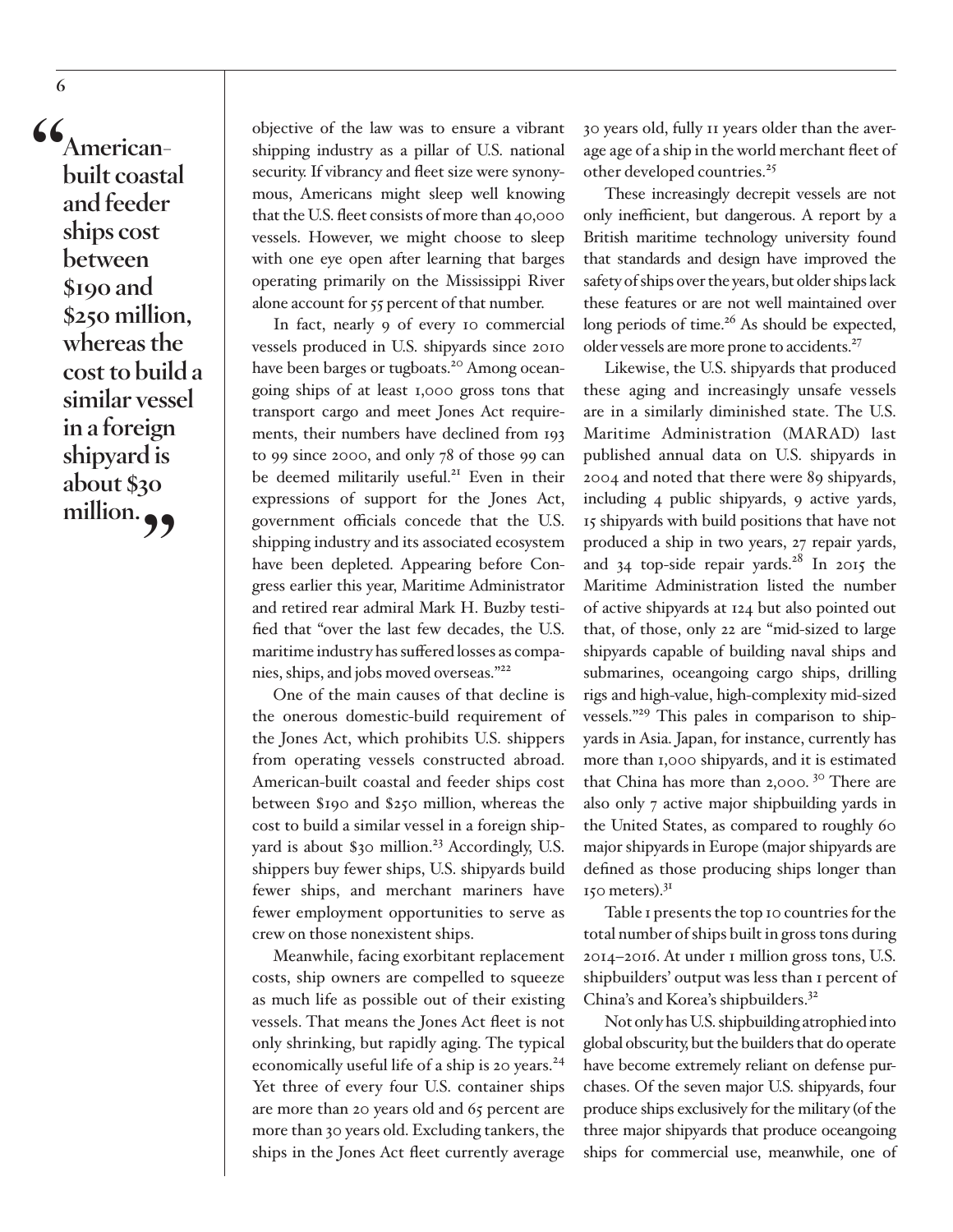# <span id="page-6-0"></span>**Table 1 Ships built, top 10 countries by gross tonnage (2014–2016)**

| Country                  | Gross tonnage (thousands) |
|--------------------------|---------------------------|
| Republic of Korea        | 70,937                    |
| China                    | 70,037                    |
| Japan                    | 39,535                    |
| Philippines              | 4,879                     |
| Taiwan                   | 1,762                     |
| Romania                  | 1,553                     |
| Vietnam                  | 1,307                     |
| Germany                  | 1,287                     |
| <b>Italy</b>             | 939                       |
| United States of America | 910                       |

Source: United Nations Conference on Trade and Development, Division on Technology and Logistics, based on data supplied by Clarkson Research Services.

them—the Philly Shipyard in Pennsylvania—is said to be on the verge of shutting down due to a lack of orders<sup>33</sup>).<sup>34</sup> Nearly two-thirds (98 of 150) of new large, deep-draft vessel orders in 2014 came from the military, which accounted for 70 percent of the shipbuilding and ship-repairing industries' revenues in 2014 and 2015[.35](#page-17-0)

Just as the Jones Act has contributed to the decline of U.S. shipbuilding, it has also impeded the goal of creating a ready reserve of merchant mariners. The Transportation Institute—an organization that supports the Jones Act status quo—asserts that the law "guarantees a professional and ready force of merchant mariners who are vital to America's ability to supply our military forces" and provides "manpower that the military can call upon during deployments.["36](#page-17-0) But those claims are dubious. In recent congressional testimony, a senior union official conceded that "the pool of licensed and unlicensed mariners has shrunk to a critical level" and, absent government action, "the military will no longer be able to rely on the all-volunteer U.S. Merchant Marine as our nation's fourth arm of defense.["37](#page-17-0) Already, Gen. Darren W. McDew, the head of the U.S.

military's Transportation Command, notes that a protracted need for mariners would "stress the labor pool beyond acceptable risk.["38](#page-18-0)

The Jones Act's inability to fulfill its purpose only looks set to worsen, given its growing divergence with the realities of modern global commerce. Since its passage, the shipbuilding industry and the ships themselves have undergone vast transformations. When the Jones Act became law, the great shipyards of the world were found in Europe, supply chains were rudimentary, and the loading and unloading of ships was a labor-intensive affair requiring days to complete. Today the vast majority of shipping tonnage is built in Asia, complex global supply chains are prevalent, and global transportation has been revolutionized by the advent of the shipping container. Even the ships themselves have been transformed. Today a 1,300-foot ship with a cargo capacity of more than 18,000 TEU (twenty-foot equivalent units, roughly equivalent to a shipping container) sails with a crew of 22 and can manage with a mere 13.[39](#page-18-0) As recently as the mid-1970s, more than 30 people were required to operate a container ship of a significantly smaller size.<sup>40</sup>

**"The Jones Act's inability to fulfill its purpose only looks set to worsen, given its growing divergence with the realities of modern global**  commerce.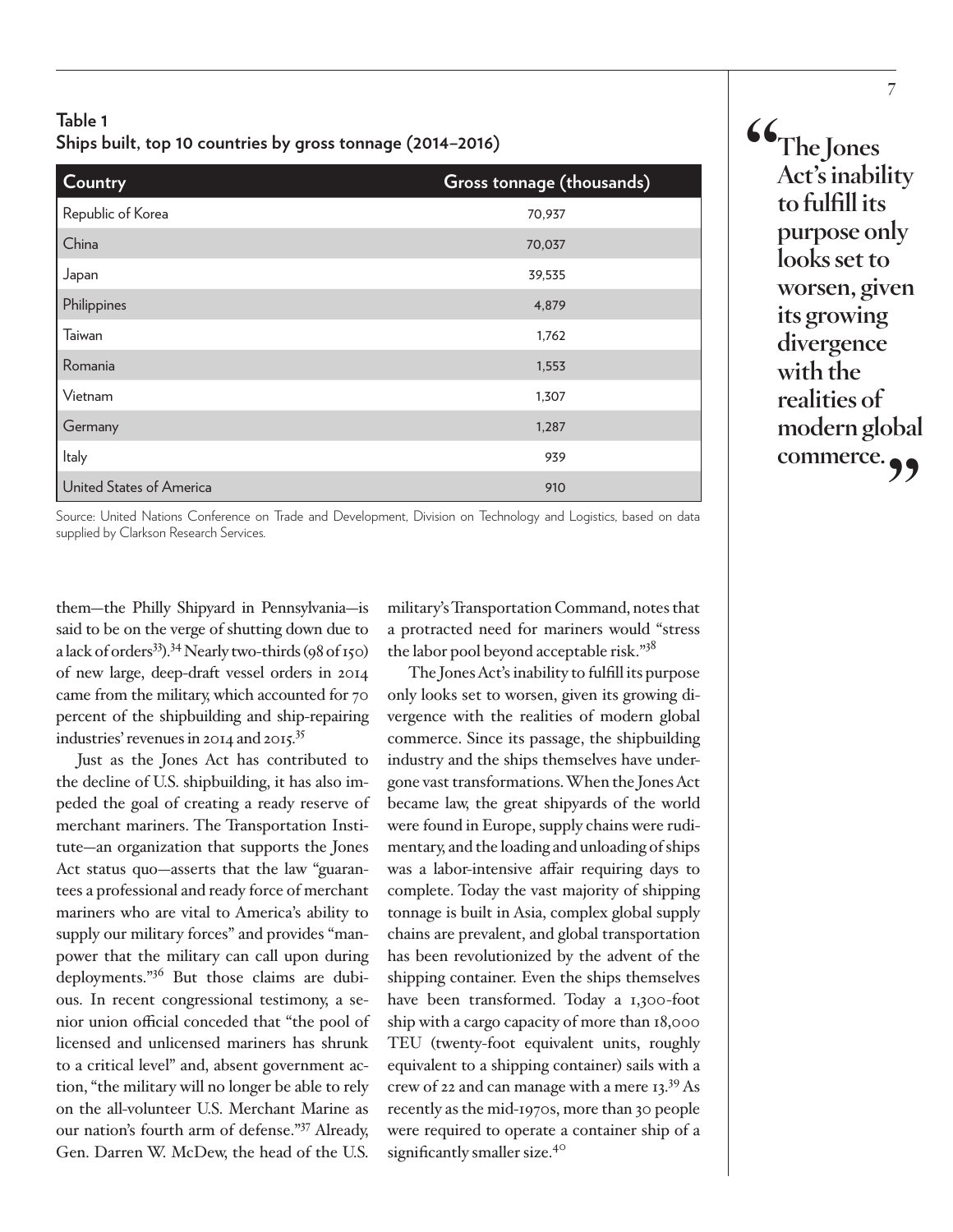**"So scarce were merchant mariners during Operations Desert Shield and Desert Storm that the sealift effort required the services of two octogenarians and one 92-year-old**  sailor.

Rather than swim against this tide, other countries have adapted. Although the shipyards of Europe no longer churn out large cargo ships as they once did, competition has instead forced them to find unique areas within the industry in which to specialize. As a study produced for the European Commission notes:

Europe is active in many segments, and notwithstanding the overall dominance of Korea, Japan and increasingly China— European companies are still dominant in a few specialized market segments such as cruise vessels (99% market share), offshore vessels (43%) and luxury yachts  $(65\%)$ ... In general, these segments are characterized by a high degree of specialization and high-tech qualities, complex production processes, in combination with limited numbers of vessels of the same type that are to be built. As such Europe's position can be characterized as one of a specialized niche player.<sup>41</sup>

Absent competitive forces, the U.S. shipbuilding industry has not felt compelled to evolve and similarly find its own competitive niche. Instead, it produces numerous types of vessels for which it possesses no particular advantages compared to foreign sources, and at a much higher cost.

Rather than specializing in the production of one, two, or several types of ships and purchasing other vessels from foreigner builders more adept at their production—as U.S. firms sensibly do in other segments of the transportation sector and the economy more broadly—U.S. shipbuilders complacently settle for mediocrity across a range of commercial ship classes. This mediocrity is further confirmed by the absence of foreign demand for U.S. ships. Exports from the sector, including repair services, accounted for a mere 4.6 percent of the industry's revenue in 2014.<sup>42</sup>

Yet we are expected to believe that this flailing industry is doing its job to bolster U.S. national security?

#### IS THE NATION MORE SECURE?

Despite its portrayal by supporters as essential to U.S. national security, the Jones Act is irrelevant to that objective. The quality and characteristics of the Jones Act fleet are increasingly out of sync with the demands of the military. Moreover, the nature of modern warfare calls the Jones Act's utility into question.

Given the dilapidated condition of the Jones Act fleet, it should come as no surprise that it plays a minor role in supporting overseas military operations. Although meant to foster a vigorous domestic maritime industry and avoid the need to rely on foreign shipping during times of war, the Jones Act has done the exact opposite. When U.S. forces were deployed to Saudi Arabia during Operations Desert Shield and Desert Storm, a much larger share of their equipment and supplies was carried by foreign-flagged vessels (26.6 percent) than U.S.-flagged commercial vessels  $(12.7 \text{ percent})$ .<sup>43</sup> Only one U.S.-flagged ship was Jones Act compliant.<sup>[44](#page-18-0)</sup> In fact, the shipping situation was so desperate that on two occasions the United States requested transport ships from the Soviet Union and was rejected both times.<sup>45</sup> So scarce were merchant mariners that the effort required the services of two octogenarians and one 92-year-old sailor.<sup>[46](#page-18-0)</sup>

At the time, Vice Admiral Paul Butcher, who was then deputy commander of the U.S. Transportation Command, remarked that without the availability of foreign-flag sealift, "It would have taken us three more months to complete the sealift ourselves.["47](#page-18-0)

The Jones Act fleet has slipped further into irrelevance since the Gulf War. When the U.S. military deployed to the Persian Gulf region again in 2002–2003, U.S. commercial ships supplied just 6.3 percent of deployment cargo, while foreign-flagged ships moved 16 percent.<sup>48</sup> This decline in the share of cargo carried by foreign ships during Desert Shield/Desert Storm in large part reflects the fact that the 2003 operation required substantially less cargo than the 1991 conflict. Foreign ships are only prioritized after domestic options have already been

<span id="page-7-0"></span>**8**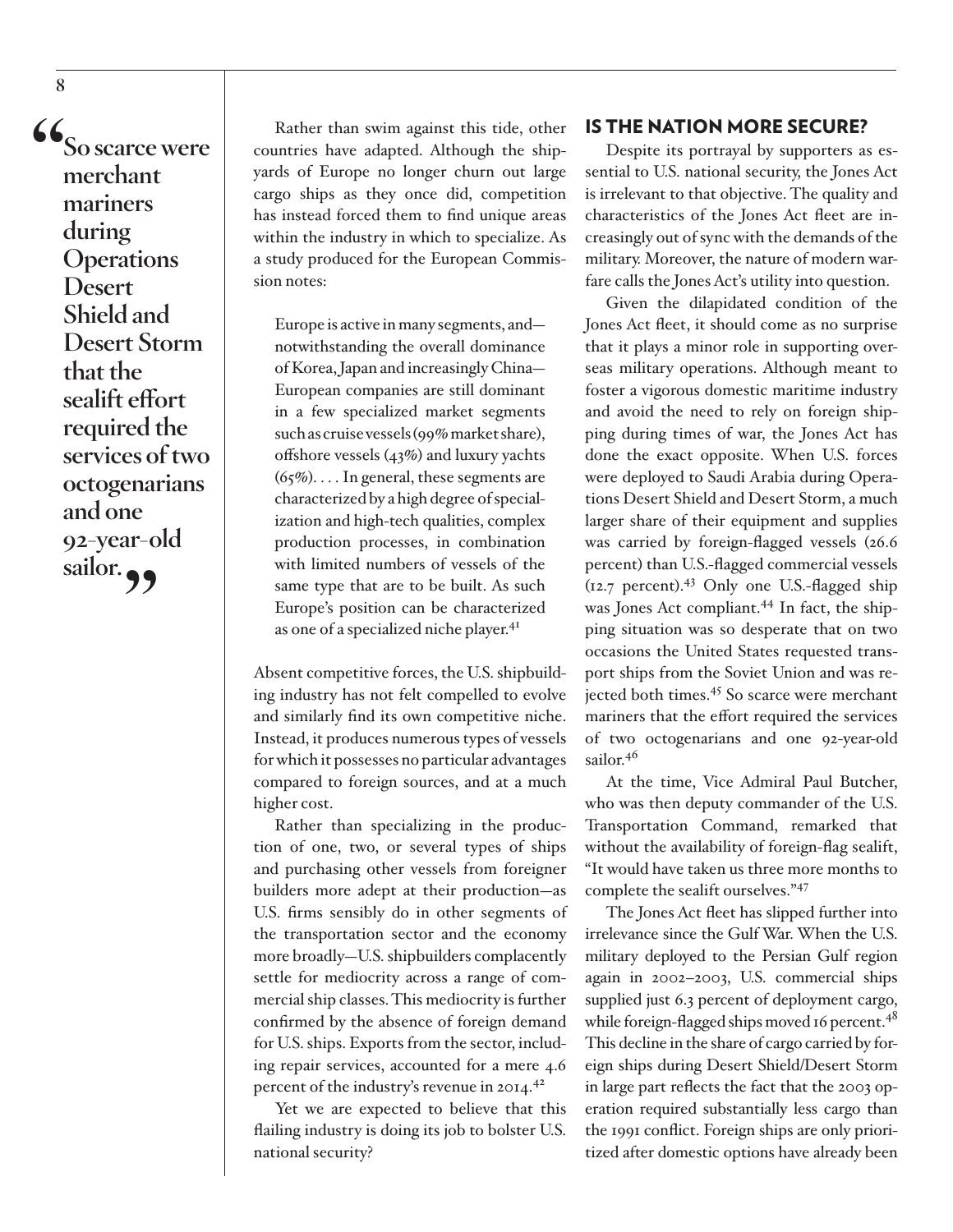<span id="page-8-0"></span>explored. Had more cargo (materials/supplies) been needed, most of it would likely have been delivered on foreign ships. Groups favoring the Jones Act tout the fact that a Jones Act vessel, the *Northern Lights*, participated in support of military operations in 2003—but the fleet's contributions do not appear to have gone beyond this lone ship[.49](#page-18-0)

Since the 2003 Iraq War the Jones Act fleet has declined from 151 ships to 99.<sup>50</sup> Recent comments from the Pentagon suggest that this is a concern. Noting the fleet's dwindling size, General McDew told Congress that this situation "demands that we reassess our approach to ensure that the [United States] retains critical national security surge sealift capabilities. We may also need to rethink policies of the past in order to face an increasingly competitive future.["51](#page-18-0)

In contrast to domestically built Jones Act vessels, foreign-built ships have proven essential to the U.S. military's sealift capabilities. Of the 46 ships comprising the Maritime Administration's Ready Reserve Force—a fleet that helps transport combat equipment and supplies "during the critical surge period before commercial ships can be marshaled"—30 are foreign-built.<sup>52</sup> Although worthy to serve in the country's defense, these same ships are ineligible to engage in coastwise trade.

The irrelevance of the Jones Act to U.S. national security can also be gleaned from the growing divergence between the characteristics of its fleet and the needs of the armed forces. The military, according to the Congressional Research Service, prefers ships with speed and versatility that can "unload diverse cargos in shallow harbors lacking shore-side cranes."[53](#page-18-0) Jones Act shippers, in contrast, prefer vessels that operate at slower, more fuel-efficient speeds, are specialized for a particular type of cargo, and are designed to operate in modern port facilities. Meanwhile, increasing specialization within the commercial shipping sector has reduced the likelihood that military requirements can be met by Jones Act ships.[54](#page-18-0)

Other aspects of today's military further illustrate the growing divide between the

Jones Act and modern realities. At the time the law was written, soldiers were transported to the theater of operations in troopships, which slowly ploughed the waves. Today such ships no longer exist. Instead, troops are flown to their destinations aboard jet aircraft at hundreds of miles per hour.<sup>55</sup> And with modern conventional wars typically measured in weeks or even days, there is often barely enough time to lay down a keel before hostilities have ended.

Indeed, the goal of ensuring that domestic shipyards are capable of churning out new vessels in times of war to replace losses or add to the country's firepower is also anachronistic. With the exception of some smaller vessels sunk by mines in the Korean War, the United States has not lost a ship to enemy action since World War II. Thus, the value in exacting such a heavy, ongoing toll on the country's economy to promote a domestic shipbuilding capacity that might be needed in the event of a long, early 20th-century type of conventional war in the future is increasingly dubious.

Another component of national security is the capacity to respond quickly and effectively to natural and manmade disasters. In this area, the Jones Act again falls short. Rather than serving as an asset in such scenarios, the law actually functions as an impediment by disqualifying ships from providing relief. Theoretically, this problem could be mitigated through presidential waivers of the Jones Act, but—believe it or not—protected industries tend to lobby in opposition to any waivers, including those extended for humanitarian purposes. Keith Hennessey, who served as director of President George W. Bush's National Economic Council, reported that following Hurricane Katrina in 2005, shippers, shipbuilders, and maritime workers lobbied the Bush administration hard and at all levels against a waiver, demanding shorter time frames and narrower waiver scopes.<sup>56</sup>

After Hurricane Maria hit Puerto Rico in 2017, President Trump admitted to being hesitant to grant a Jones Act waiver because "a lot of people who work in the shipping industry . . . don't want the Jones Act lifted.["57](#page-18-0)

**"One component of national security is the capacity to respond quickly and effectively to natural and manmade disasters. In this area, the Jones Act falls short."**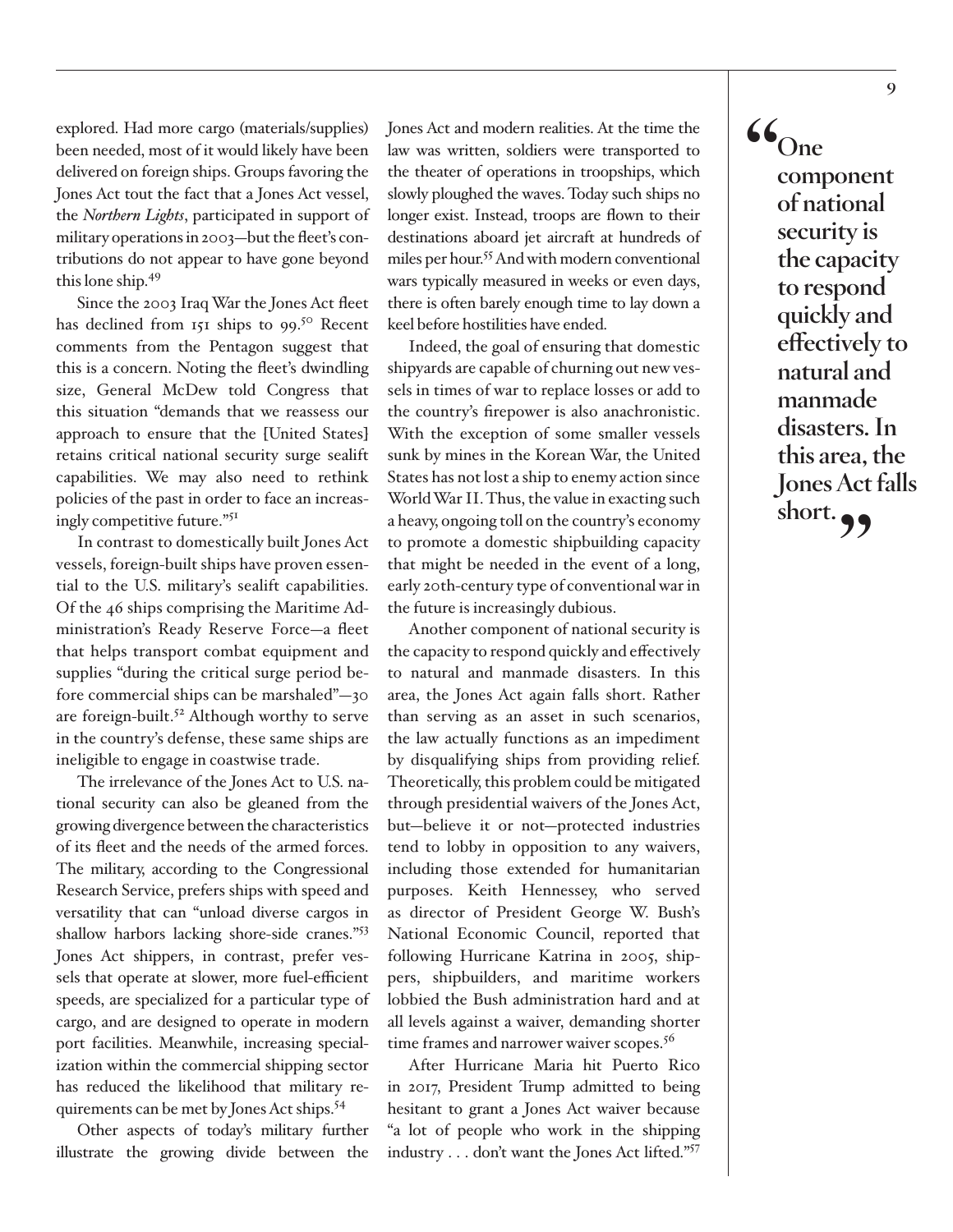**"The direct and indirect costs of the Jones Act are substantial, and the fact that they have not been comprehensively tallied partly explains why the law has endured for so long."**

Trump agreed to a mere 10-day waiver, which was not enough time for a Norwegian ship to transport 53 containers of aid from New Orleans to Puerto Rico, or for a Dutch vessel, owned by Greenpeace, to carry supplies to the beleaguered island.<sup>[58](#page-18-0)</sup>

#### TALLYING THE COSTS

There are not many published estimates of the cost to the U.S. economy of the Jones Act. In the 1990s, the U.S. International Trade Commission (USITC) published several papers on the topic using different assumptions, yielding estimates of economy-wide costs ranging from \$656 million to \$9.8 billion.<sup>[59](#page-19-0)</sup> A 1998 Government Accountability Office assessment subsequently found the trade commission's approach to be reasonable, but noted that the benefits of repeal may be smaller when factoring in the costs of complying with U.S. tax, labor, and employee protection laws that foreign competitors would have to incur in order to compete in the U.S. shipping market.<sup>60</sup>

Since 2002 the USITC has declined to provide an estimate of the law's costs. The estimates it has provided, however, seem to overlook the full range of costs generated by the Jones Act. The costs attributable directly and indirectly to the law are substantial, and the fact that they have not been comprehensively tallied partly explains why it has endured for so long. The Jones Act restricts shipping, which is an intermediate good (or service) that factors into the cost of nearly everything purchased by businesses and households. These costs are manifest in many different ways.

In addition to the commercial and national security costs of perpetuating a second-rate shipping industry as discussed above, the Jones Act imposes a variety of significant costs on the U.S. economy. We identify six broad cost categories that any proper and comprehensive analysis of the Jones Act should take into account. Those categories are: transportation costs, environmental costs, lost wages and output, lost domestic revenue, lost foreign revenue, and infrastructure costs.

In a forthcoming paper, we intend to provide detailed estimates for the costs in each of these categories. For the purpose of this paper, we discuss these costs generally and—mostly qualitatively, although some rough estimates are provided for perspective where possible.

TRANSPORTATION COSTS. The most obvious and direct effect of the Jones Act is on waterborne shipping rates. By limiting participation in the U.S. maritime and inland waterways transportation sector to U.S.-built, U.S.-owned, U.S.-flagged, and U.S.-crewed ships, the costs of moving cargo by water are artificially inflated. The resulting harms are a simple matter of supply and demand.

Absent competition to discipline rates, and without much need to keep operating costs in check, the Jones Act fleet is akin to having a high-seas postal service—one that barely stays afloat. To get a sense of the inefficiencies, a Maritime Administration report found that the operating costs of U.S.-flagged vessels engaged in foreign commerce in 2010 were 2.7 times greater than those of their foreign competitors.<sup>61</sup> The daily operating costs, which include crew, tools, supplies, maintenance and repair, insurance, and overhead were tallied at \$7,454 for foreign-flagged vessels, but a whopping \$20,053 for U.S.-flagged vessels. Of the U.S. total, 68 percent (\$13,655) was crew costs, as compared to 35 percent for foreign-flagged ships. It should be no surprise that labor unions are among the Jones Act's most vigorous sup-porters.<sup>[62](#page-19-0)</sup> Maintenance and repair costs, meanwhile, are inflated by a provision in the Tariff Act of 1922—supported by Senator Jones—mandating that repairs made in foreign ports be subject to a 50 percent ad valorem tax. $^{63}$  Moreover, any rebuilding of a ship abroad—defined as the addition of more than 7.5 percent of the vessel's steelweight to the hull and superstructure, or adding a major component weighing more than 1.5 percent of the vessel's steelweight—will cause the vessel to lose its Jones Act eligibility.

These high costs, in combination with the lack of foreign competition, considerably inflate waterborne shipping rates, which is nothing less than a massive tax on an economy

<span id="page-9-0"></span>**10**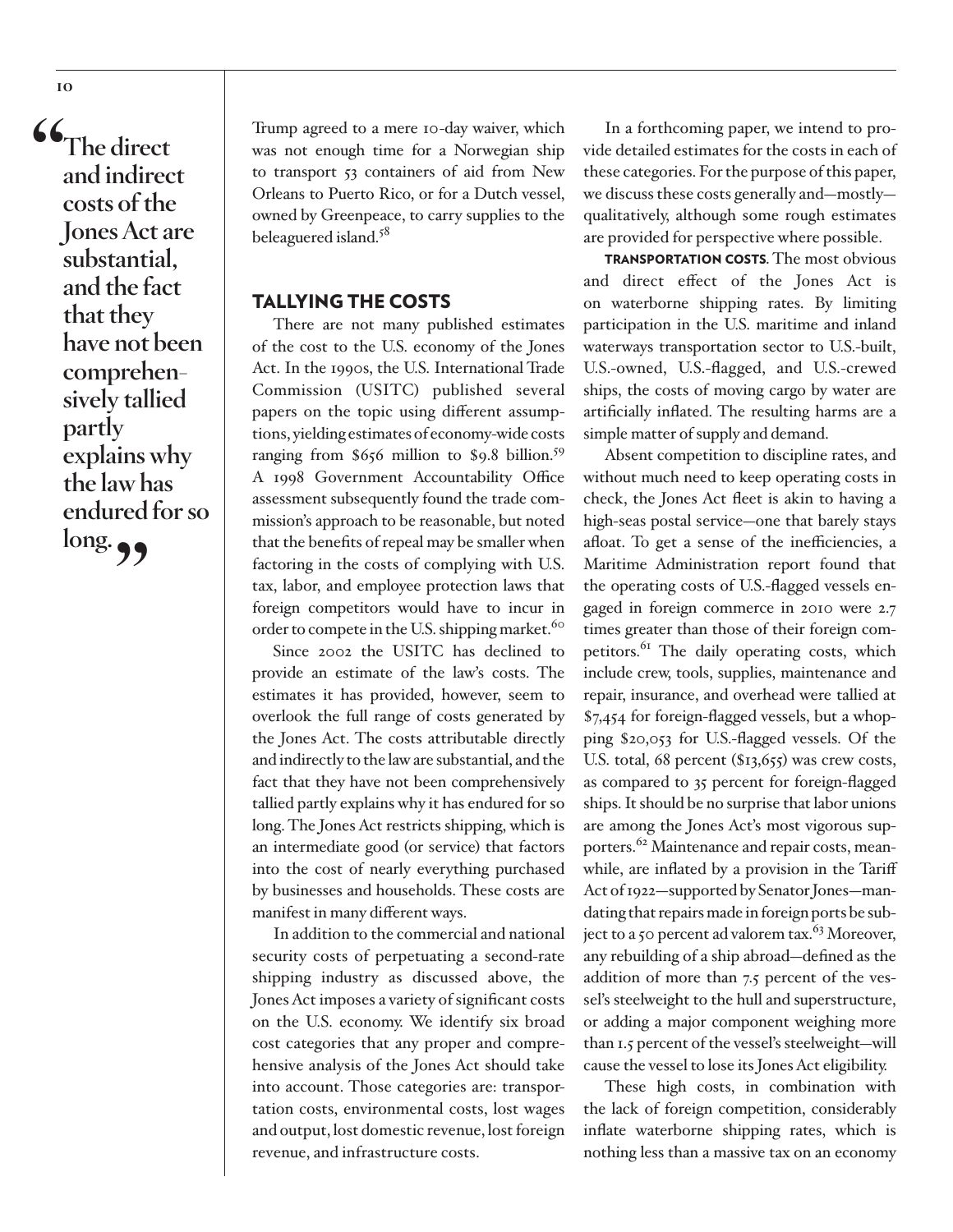<span id="page-10-0"></span>otherwise blessed with tens of thousands of miles of coastline and inland waterways.<sup>64</sup> But the cost of enduring higher waterborne shipping rates is just one component of the transportation cost premium resulting from the Jones Act. If U.S. businesses have no choice but to use waterborne shipping—as is more or less the case for Hawaii, Alaska, Puerto Rico, and Guam the transportation costs could be estimated as the difference between U.S. rates and global market rates multiplied by the average distance traveled and average weight (or average number of containers shipped).

But in the continental United States, businesses have alternatives to waterborne transportation. And the data show that the amount of U.S. cargo shipped along the Atlantic coast, Pacific coast, and Great Lakes today is about half the volume of the cargo shipped that way in 1960, despite the economy's considerable growth in the intervening years. $65$  Over the same period, railroads have increased their transport volume by about 50 percent and intercity trucks have increased their freight by more than 200 percent. <sup>66</sup> To confirm that waterborne shipping at market rates didn't lose its appeal, river barges and coastal ships linking the United States with Canada and Mexico experienced growth in their freight tonnage of more than 300 percent over the same period.<sup>67</sup>

While the Jones Act reduced the supply of ships and drove up the costs of waterborne shipping, it increased demand for road transport, presumably driving up the prices of trucking and rail.

ENVIRONMENTAL COSTS. By forcing more carbon-intensive surface transportation methods into use, the Jones Act is responsible for creating unnecessary environmental costs. According to the World Shipping Council, maritime shipping "is the world's most carbonefficient form of transporting goods—far more efficient than road or air transport."<sup>[68](#page-19-0)</sup> Maritime shipping produces approximately 10–40 grams of carbon dioxide to carry one ton of cargo one kilometer. In contrast, rail transport produces 20–150 grams, and trucking—whose tonnage is forecast to grow 44 percent by 2045 according to

the Department of Transportation—produces  $60 - 150$  grams.<sup>69</sup> According to transportation analysis firm INRIX, the monetary value of carbon emissions caused by vehicles idling in traffic in 2013 was \$300 million and by 2030 is expected to rise to \$538 million—a total of \$7.6 billion over the 17-year period.<sup>70</sup>

In 2015, trucks—by far the most-used mode of moving freight in the United States—carried 11.5 billion tons of goods, compared to over one billion tons for Jones Act vessels.[71](#page-19-0) If even a small percentage of this cargo were shifted from trucks to coastwise shipping it could have significant economic and environmental benefits. Indeed, according to the World Economic Forum, if the "more than 500,000 qualifying international containers moved over highway and rail" in 2012 "were allowed to stay on water and trans-ship on international liner services, the economic benefit . . . could exceed \$200 million."[72](#page-19-0) Although 38 states and the District of Columbia are connected by navigable waterways and marine highways, and nearly 40 percent of the U.S. population lives in coastal counties, coastal shipping of cargo between U.S. ports in the Lower 48 states comprises a negligible 2 percent of domestic freight.[73](#page-19-0) As if to make even more compelling the environmental case for ending the Jones Act, according to the Congressional Research Service, "some of the most congested truck routes, such as Interstate 95 in the East and Interstate  $\zeta$  in the West, run parallel to coastal shipping routes, and water shipment through the Saint Lawrence Seaway and the Great Lakes has the potential to relieve pressure on major east–west highways, pipelines, and railroads in the Midwest."[74](#page-19-0)

Provisions in the Jones Act also hinder the development of alternative energy sources. For instance, offshore wind firm Deepwater Wind became aware of the law when a specialized wind turbine installation vessel it needed for installing a wind turbine was prevented from touching the Rhode Island shore because it was built in Europe (a leader in this type of ship construction) and thus would have violated the Jones Act.<sup>75</sup> This nonsense was enforced despite

**"Data show that the amount of U.S. cargo shipped along the Atlantic coast, Pacific coast, and Great Lakes today is about half the volume of the cargo shipped in 1960.**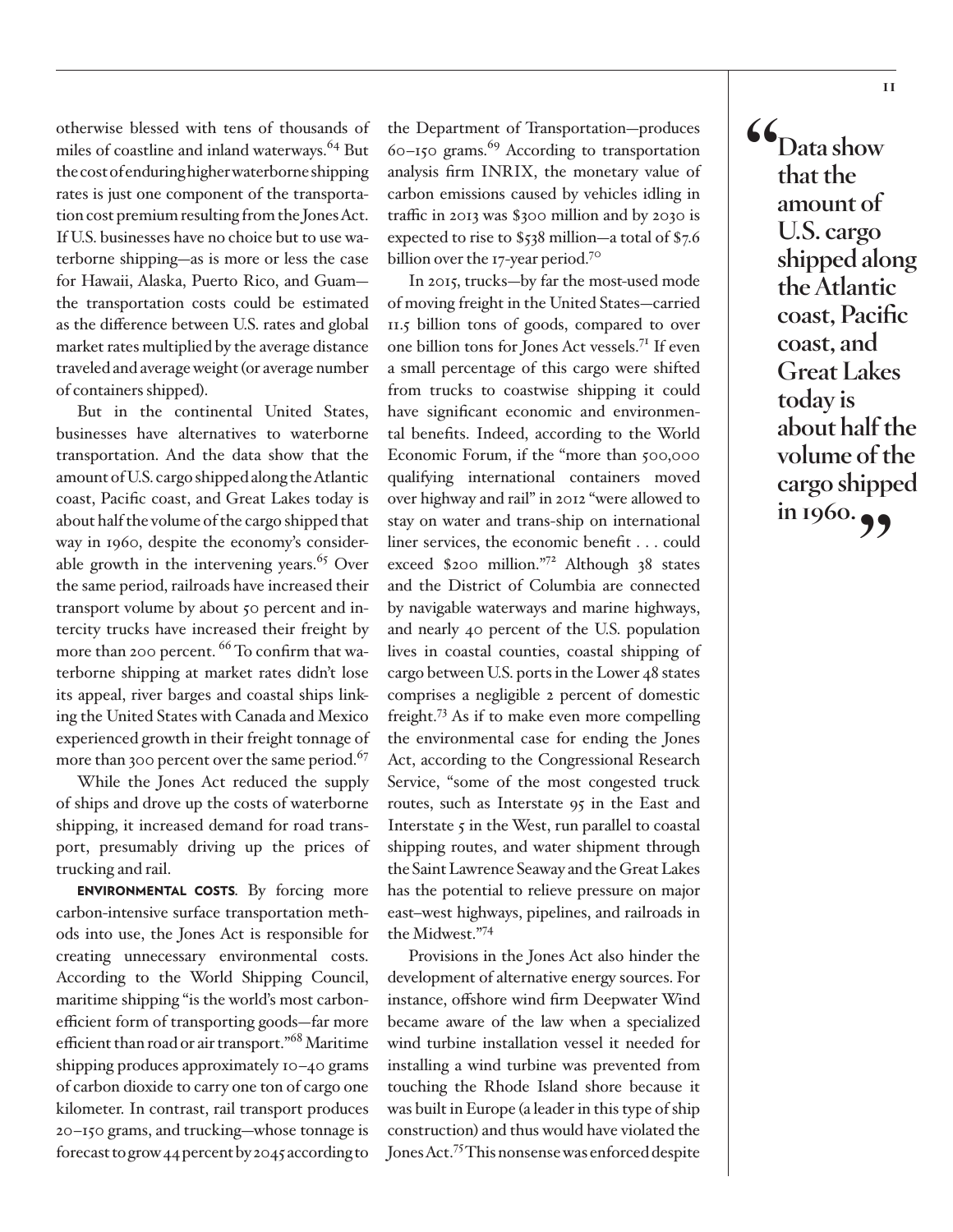<span id="page-11-0"></span>**"Increased transportation costs imposed by the Jones Act has led Hawaiian cattlemen to transship their cattle through Canada, or even to fly their cows by**  air. **99** 

there being no similar domestically built vessel at the time. Accordingly, U.S. vessels less suited to the task were employed to bring components from the coast to the installation site, delaying the project and increasing its costs.

To obtain more specialized vessels compliant with the Jones Act to perform this task, meanwhile, will cost the offshore wind industry dearly in terms of both time and money. An analysis conducted for the Department of Energy found that a U.S.-built wind turbine installation vessel would "likely cost 60% to 200% more than a comparable vessel built in an Asian shipyard," while another report placed the price tag of such a ship at \$222 million with a construction time of  $34$  months.<sup>76</sup>

LOST WAGES AND OUTPUT. Traffic congestion caused by the unnecessarily high volume of trucks on our highways means not only wasted gas and diesel, but extra pollution and wasted time. The economic damage is far from trivial. According to the Maritime Administration, congestion in the nation's transportation system costs Americans \$200 billion every year, wastes 4.2 billion hours spent in traffic, and wastes 2.9 billion gallons of fuel used while idling.[77](#page-20-0) In 2013, meanwhile, INRIX estimated the costs of traffic congestion alone in lost wages and output to the U.S. economy to be \$124 billion, which it said would rise to \$186 billion by 2030 absent "significant action to alleviate congestion.["78](#page-20-0) On a per household basis, the annual cost of traffic amounts to \$1,700 today and is expected to rise approximately 33 percent to \$2,300 by 2030.[79](#page-20-0)

If repeal of the Jones Act could reduce such costs by even a small percentage the savings to the national economy would be in the billions of dollars.

LOST DOMESTIC REVENUE. The profoundly adverse effect of the Jones Act on U.S. shipping not only raises transportation costs for businesses throughout the U.S. economy, but it reduces revenues in many cases as well, squeezing profit margins from both directions. How does this happen? Consider the agricultural sector. Grain and soybean farmers in the Midwest, for example, must make do with *only* 

*two* dry-bulk, ocean-going Jones Act vessels to transport their commodities.<sup>80</sup> According to a 2013 Government Accountability Office report, farmers and ranchers in Puerto Rico more often obtain animal feed and fertilizers from foreign sources instead of domestically. Although commodity prices are similar, rate differences between Jones Act carriers and foreign carriers make foreign sourcing more attractive—even when the foreign option is hundreds of miles farther away.<sup>[81](#page-20-0)</sup> For similar reasons, Hawaiian cattlemen have been forced to transship their cattle through Canada, or even fly their cows by air.<sup>82</sup> Relying on these costly alternative means of transportation isn't a long-term, revenue-winning strategy.

Similarly, airlines operating in Puerto Rico typically import jet fuel from foreign countries such as Venezuela rather than bring it in from Gulf Coast refineries. This practice is attributable to the difficulty of finding available Jones Act vessels to transport fuel in the first place, and the exorbitant cost of doing so when such vessels are found. $83$  For reference, within the continental United States, moving crude oil from the Gulf Coast to the Northeast on a Jones Act tanker costs \$5 to \$6 per barrel, but only \$2 per barrel when it is shipped from the Gulf Coast to Eastern Canada on a foreignflagged vessel.<sup>84</sup> Amazingly, a 1999 Government Accountability Office study found that the cost to ship oil from Alaska's North Slope to the U.S. Virgin Islands, which are exempt from the Jones Act, was approximately three times less than it cost to ship oil to the Gulf Coast, despite the voyage around South America's Cape Horn taking twice as  $long.^{85}$  Beyond reduced competition due to the Jones Act, as well as its domestic crew requirement, the fact that tanker ships manufactured in the United States cost about four times more than their foreign-built counterparts surely figures here.<sup>86</sup>

The Jones Act also explains the seemingly curious sourcing decisions for other commodities, such as rock salt. Maryland and Virginia, for example, obtain the product for wintertime use from distant Chile instead of domestically, despite the United States being the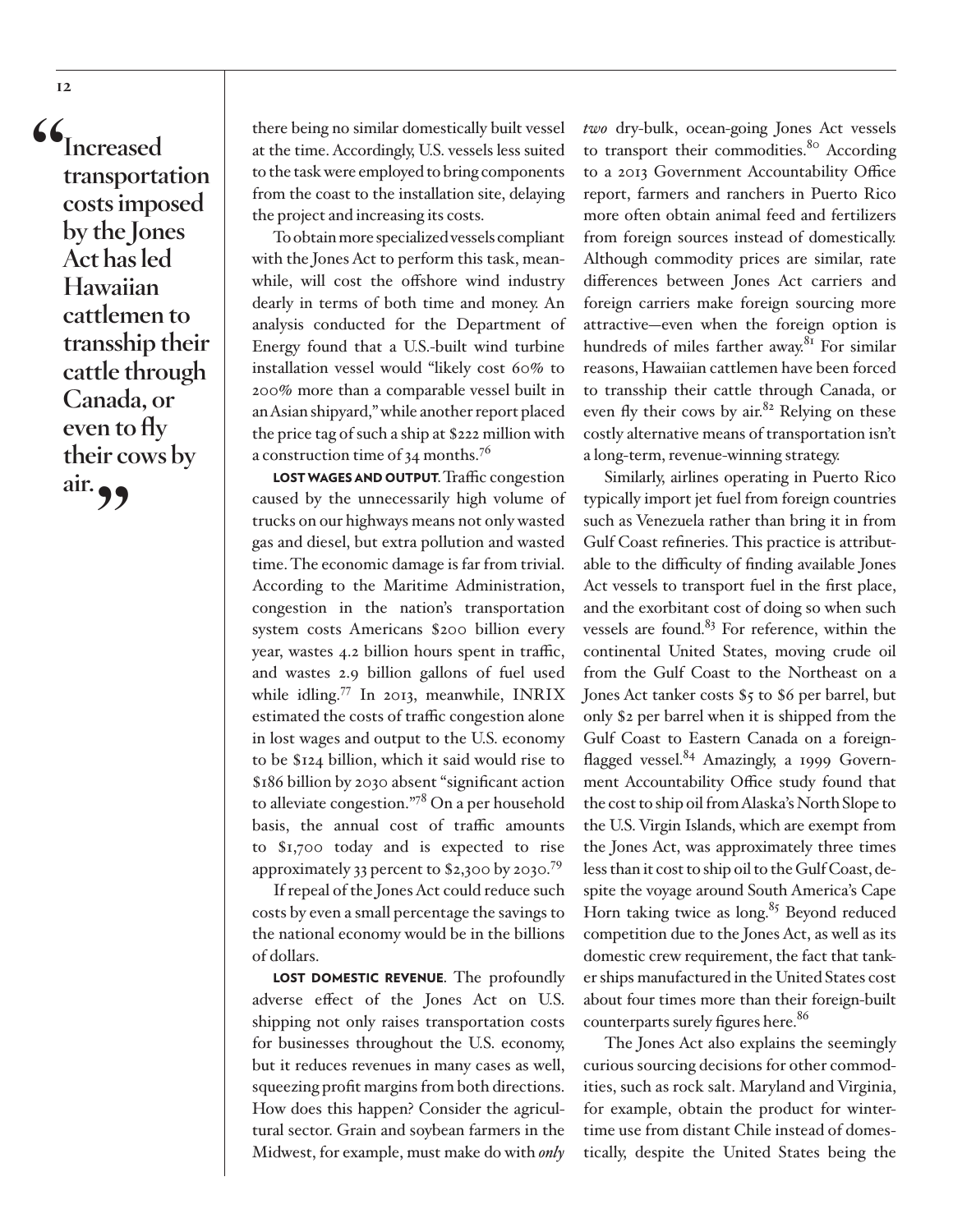<span id="page-12-0"></span>world's largest producer of that commodity.<sup>[87](#page-20-0)</sup>

LOST FOREIGN REVENUE. For as long as the Jones Act has been in force, foreign shipping companies and many of their governments have been interested in obtaining waivers or seeing to the law's repeal or reform. In recent decades, as the liberalization of trade barriers began spreading into the services sectors, foreign governments have been specifically identifying the Jones Act as an "offensive" target during trade negotiations. The Europeans, for example, would like to participate in U.S. shipping and other maritime services markets—and as this report should be reinforcing, nearly all Americans should be supporting their efforts. But the U.S. government has repeatedly refused to even put the Jones Act on the table during such talks. In fact, the text of every U.S. free trade agreement explicitly protects the Jones Act. As a result, U.S. trade partners have correspondingly reduced access to their markets than would otherwise have been the case as punishment for Washington's refusal to cede ground on the Jones Act. There is a cost to bear for this intransigence, and it comes by way of attenuated commercial opportunities in foreign markets for U.S. businesses.

Although it is difficult to put an estimate on the opportunity cost to U.S. exporters, it is no doubt in the billions of dollars.

INFRASTRUCTURE COSTS. Among the externalities generated when trucks and freight trains are used as substitutes for waterborne shipping is wear and tear on our highways, bridges, and rail lines. According to a Congressional Budget Office report, 2014 federal government spending on highways totaled \$165 billion, of which \$92 billion went to capital spending and  $$73$  billion to operations and maintenance.<sup>88</sup> Although trucks account for only 10 percent of the total miles traveled on U.S. roadways, they are responsible for more than 75 percent of total road maintenance costs.<sup>[89](#page-20-0)</sup> U.S. railways and roadways are being pushed to their limit. The Society of Civil Engineers has estimated that fixing the country's surface transportation infrastructure would require an investment of at least \$155 billion per year, which amounts to roughly 23 percent of the government's \$666 billion budget deficit in 2017[.90](#page-20-0)

Jones Act restrictions affect other important maritime services as well, including oil spill containment and cleanup, offshore wind farm operations, and the dredging of ports and rivers. In addition to complicating and making more expensive the provision of disaster relief and alternative energy, as already described, these restrictions drive up the costs to taxpayers of infrastructure projects, including deepening harbors to accommodate larger vessels, as well as routine maintenance of seaports and rivers.

The 10-year project to widen the Panama Canal for more traffic and a new class of supersize container vessels was recently completed. The added capacity of these "Post-Panamax" ships can lower shipping costs 15–20 percent, but harbors need to be at least 47 feet deep to host them. In 2015, the U.S. Army Corps of Engineers reported that only 7 of the 44 major U.S. Gulf Coast and Atlantic ports could accommodate these ships, but domestic dredging capacity is limited. The absence of suitable harbors means fewer, but more expensive, infrastructure- and businessdevelopment projects. It also means that Post-Panamax ships will have to continue calling on West Coast ports, where their containers will be put on trucks and railcars to transport products from Asia to the U.S. East and Midwest a slower and more expensive process.<sup>91</sup>

Analysts at Samuels International Associates estimate that European dredgers, if permitted access to the market, could save U.S. taxpayers \$1 billion a year on current projects.<sup>92</sup>

Considered in the aggregate, the economic and opportunity costs of the Jones Act are far more significant than is commonly perceived. Accounting for the actual inflated costs of transportation and infrastructure, the forgone wages and output, the lost domestic and foreign business revenue, and the monetized environmental toll puts the *annual* cost of the Jones Act in the tens of billions of dollars. And that figure doesn't include annual administration and oversight of the law.

**"U.S. trade partners have reduced access to their markets as punishment for Washington's refusal to cede ground on the**  Jones Act.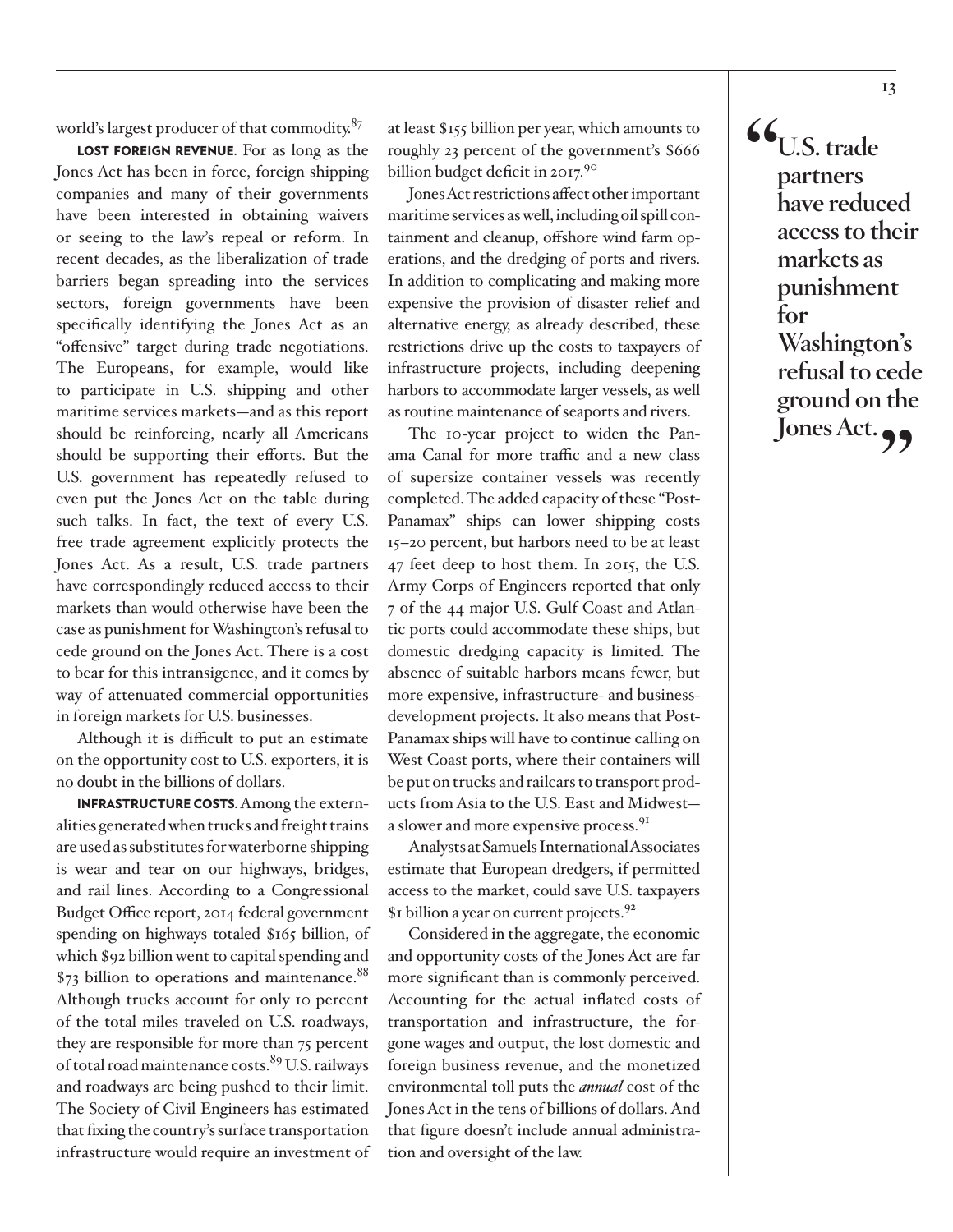**"The beneficiaries of the Jones Act are limited in number but well organized, and they consider the law to be a cash cow."**

# ONE HUNDRED YEARS TOO MANY—REPEALING THE JONES ACT

If the evidence supporting repeal of the Jones Act is so compelling, why have we allowed the U.S. economy to be burdened under its weight for nearly a century? The answer lies in the politics and asymmetries in motivation between those advocating reform and those seeking preservation of the status quo. The beneficiaries of the status quo are limited in number but well organized, and they consider the law a cash cow. They are willing to devote significant resources to protecting and preserving their scheme. Meanwhile, the hundreds of millions of the rest of us, upon whom the burdens are foisted, don't consider reparation or mitigation of the situation a priority. The costs are significant but are spread across the economy like a stealth tax.

These asymmetries have created a situation where the interests committed to preserving the Jones Act have opted to neglect making economic investments in their businesses, while focusing instead on their political investments. Such political investments have paid dividends. Consider Alaska and Hawaii, the two states most adversely affected by high shipping rates. Alaska Sen. Lisa Murkowski (R) and Rep. Don Young (R) are both on record supporting the Jones Act, as are all four members of Hawaii's congressional delegation. It turns out that states and districts that are especially dependent on maritime transportation also happen to be home to maritime interests that benefit from the law. It should come as no surprise that the interests of such politically connected groups in Alaska and Hawaii take precedence over those of their residents.

Among the obstacles to Jones Act reform is the complex web of special interests that benefit from preservation of the status quo. Among Jones Act supporters are U.S. shipbuilders, merchant mariners, various maritime unions, and those who actually believe the law is essential to national security. Meanwhile, there are no fewer than 6 federal agencies and 16 congressional committees with Jones Act

enforcement and oversight authorities.

Customs and Border Protection (CBP) has primary responsibility for enforcement and administration of the Jones Act. The agency advises and makes recommendations concerning waiver requests to the secretary of the Department of Homeland Security, who ultimately decides whether to grant them. The Maritime Administration within the Department of Transportation keeps records on the maritime transport system, such as the operating status of U.S.-flagged vessels, and has the authority to waive the U.S.-build requirement of the Jones Act under certain circumstances. The U.S. Coast Guard is responsible for determining vessel eligibility and issues certificates and other documentation. The Department of Defense informs CBP when it needs a waiver to be issued in the interest of national defense, but that waiver process is actually automatic, requiring no Department of Homeland Security approval. Finally, the Department of Energy advises CBP on requests for waivers if there are shortages or imminent shortages in the energy supply.

In addition to the day-to-day administration of the Jones Act, there are a number of congressional committees with various oversight authorities, including in the House the committees on Transportation and Infrastructure; Natural Resources; Armed Services; Homeland Security; Judiciary; Education and the Workforce; Ways and Means; Appropriations; and in the Senate the committees on Commerce, Science, and Transportation; Energy and Natural Resources; Armed Services; Homeland Security and Government Affairs; Judiciary; Finance; Appropriations; and Health, Education, Labor, and Pensions. Any attempts to repeal the Jones Act will require deft understanding of the interplay among the various protected interests and this multitude of agencies and committees, each of which may be inclined to throw sand in the gears of reform if its jurisdiction is threatened.

Repealing the Jones Act will require a concerted effort among organizations committed to exposing the costs and unseemly political alliances that have metastasized over the

**14**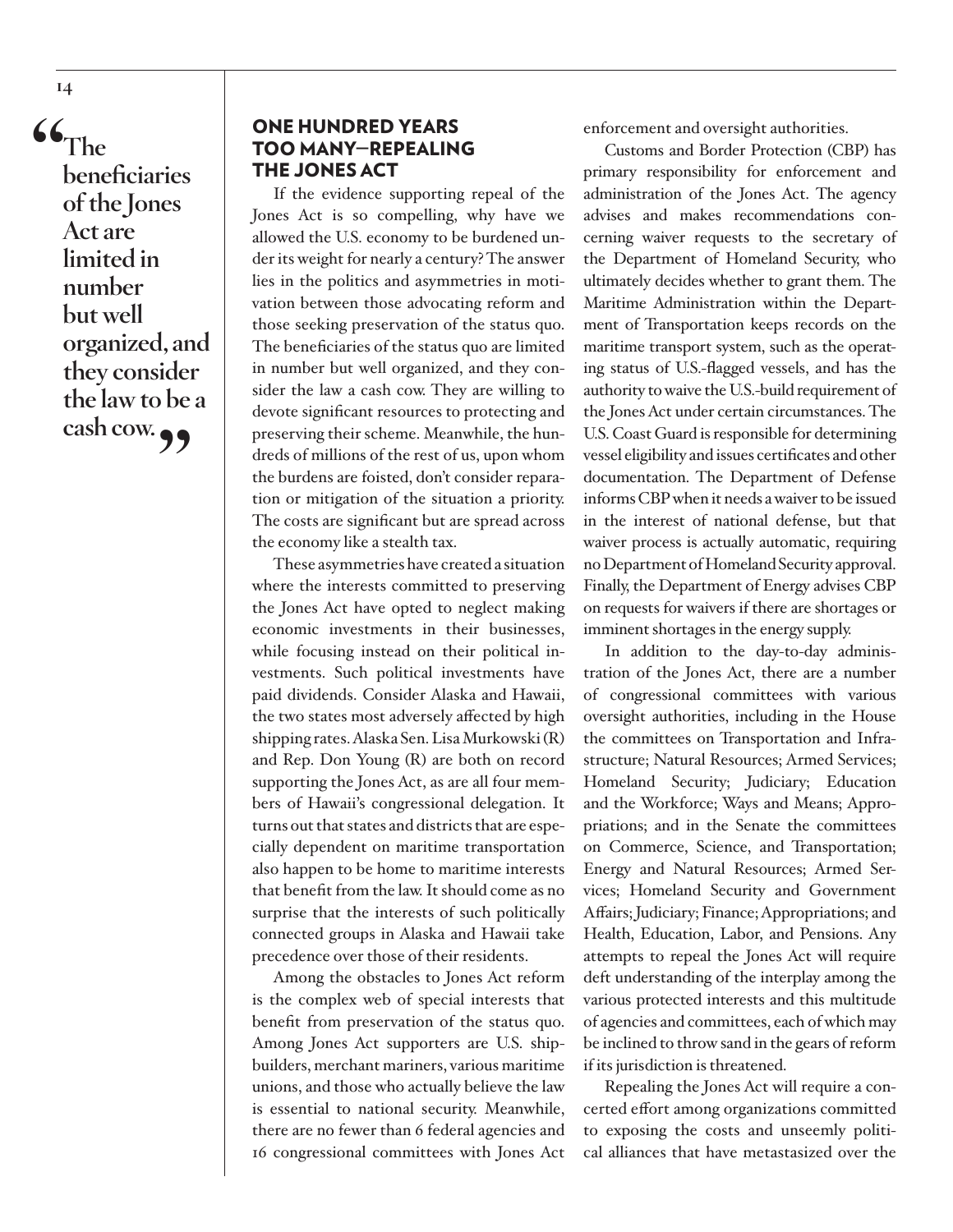<span id="page-14-0"></span>decades. It will require understanding and neutralizing the interlocking but counterintuitive interests that have emerged in support of the status quo. For example, are the trucking and rail industries—which benefit from higher waterborne transportation rates—financially or politically supporting the efforts of the maritime unions and shipbuilders to thwart reform? It will require a relentless effort to overcome political sclerosis and to convince policymakers, the media, and the public of the Jones Act's enormous burdens—and the vast dividends to be reaped from reform.

Short of complete repeal, we offer three important reforms that would help lift the burden of the Jones Act on the U.S. economy.

## **Grant limited cabotage rights to non–Jones Act compliant vessels**

The federal government could allow non– Jones Act ships to carry goods from one U.S. port to another, provided that the vessel originated in a foreign port and that it would continue on to another foreign port after discharging its domestic U.S. cargo in another U.S. port. For example, a ship sailing from Rotterdam could transport cargo from New Jersey to Miami, provided it then sailed to another foreign port—say, Kingston, Jamaica. This would increase competition in domestic shipping, increasing efficiencies and reducing the costs of shipping services.

#### **Grant a permanent exemption of the Jones Act for Alaska, Hawaii, Puerto Rico, and Guam**

For Alaska, Hawaii, and the various U.S. territories, which are located hundreds—and in some cases, thousands—of miles from the U.S. mainland, the Jones Act presents a particularly heavy burden.<sup>93</sup> Forced to rely upon Jones Act vessels for trade with the rest of the country, these states and territories suffer from artificially inflated transportation costs and an inability to take full advantage of international trade routes. A non–Jones Act compliant ship steaming from Japan to Los Angeles, for example, will not to be able to stop in Hawaii on the way there (nor the reverse). Granting exemptions for these far-flung states and territories would have the salutary effects of both relieving them of an unnecessary burden as well as serving as an experiment to assess the costs and benefits of Jones Act liberalization with a view toward future liberalization for the entire country.

#### **Eliminate the U.S.-build requirement**

The U.S.-build requirement is met when a vessel is assembled in the United States and "all major components of its hull and superstructure are fabricated in the United States."[94](#page-20-0) This requirement of the Jones Act is the most immediately burdensome to industry, as it raises the costs of building ships within the United States, thereby reducing our competitiveness. Furthermore, this requirement is out of step not only with the realities of commerce in a global-supply-chain world, but also with the practices of U.S. shipbuilders. Increasingly, "U.S. companies that assemble oceangoing vessels rely heavily on foreign parts, foreign investment and foreign shipbuilding expertise," often having leading South Korean firms doing the ship design.[95](#page-20-0) Beyond design, foreign components also make up the engines and other electronic equipment as well, making it inaccurate to say that these ships are "made in America" in the first place.<sup>96</sup> Since U.S. shipyards are using many foreign inputs anyways it is time to stop punishing them from benefiting even more from advances in technology that could help put the U.S. shipbuilding industry in line with modern developments.

Ultimately, reform of the Jones Act depends on the willingness of Congress to act on behalf of the American citizens who are economically burdened by the law. For too long, Congress has turned a blind eye as the costs have continued to mount. After almost 100 years of failure, the need for repeal is clear. And the time to act is now.

#### **CONCLUSION**

By any measure, the Jones Act has been a failure. Under its watch the U.S. shipbuilding **"Repealing the Jones Act will require a concerted effort among organizations committed to exposing the costs and unseemly political alliances that have metastasized over the**  decades.<sub>?</sub>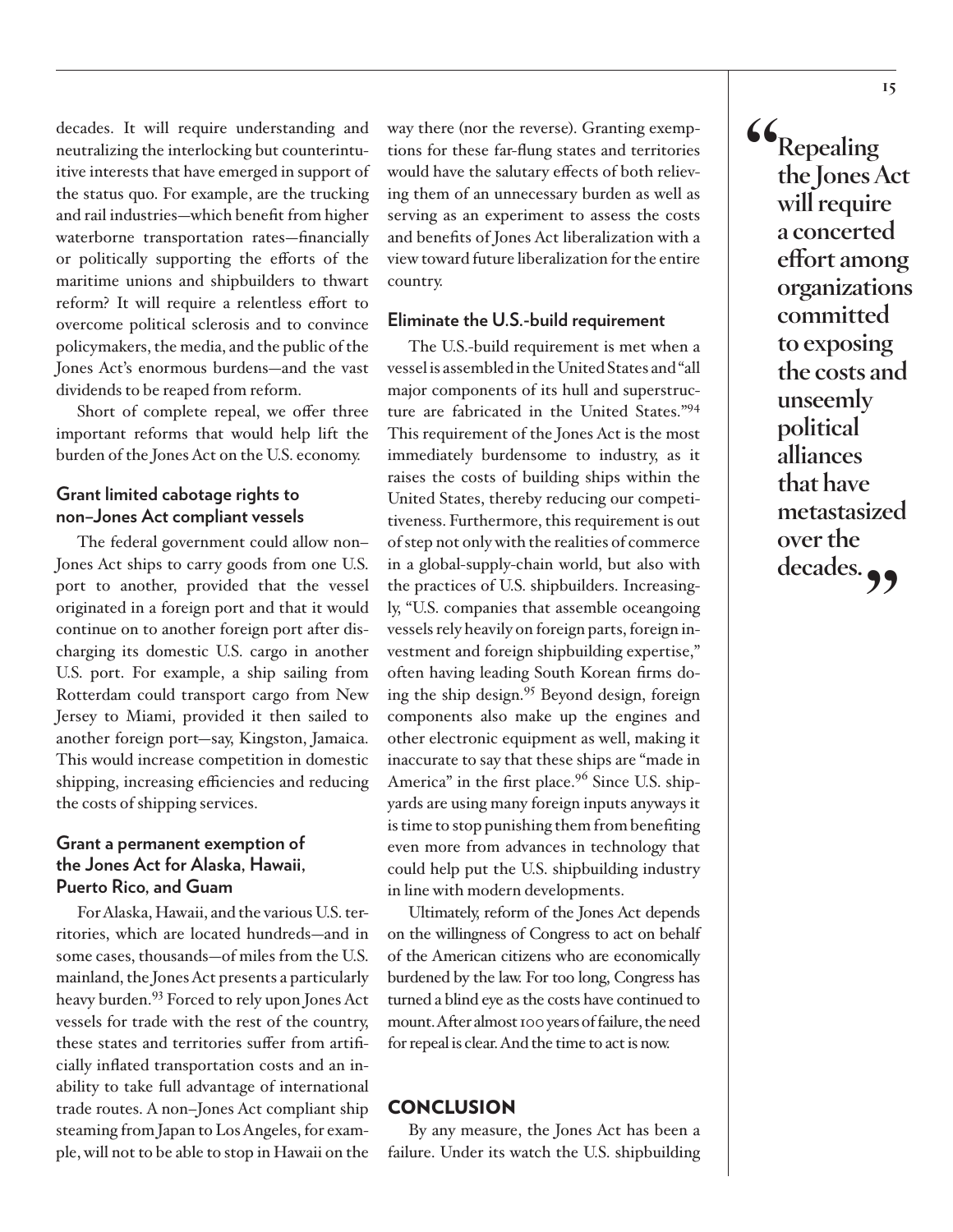<span id="page-15-0"></span>**"Typically, a ship has a total life expectancy of about 20 years, but 65 percent of the U.S. domestic container fleet is more than 30 years old."**

industry has atrophied, its shipping fleet has withered, and any contribution to the military's sealift capability has been trivial at best. The failure of the Jones Act to meet its intended objectives, meanwhile, has inflicted considerable economic harm through a variety of direct and indirect channels. Rather than serving to bolster national security, the Jones Act has stultified domestic shipbuilding, diminished the size of America's merchant marine reserve, and hamstrung our ability to respond expeditiously and effectively to natural and manmade disasters.

Among the world's cabotage laws, the Jones Act stands out for its extreme protectionism. Only a handful of countries require ships participating in their domestic maritime services to be built domestically and none have more onerous restrictions. Moreover, there are no comparably stringent regulations of other means of transportation in the United States. The wave of deregulation that brought renewed efficiency and vitality to the rail, trucking, and airline industries in the 1970s and 1980s left the maritime sector untouched.

Accordingly, the U.S. shipbuilding industry is a shambles. U.S.-built ships are as much as six to eight times more expensive than foreignbuilt ships and, as a result, there are far fewer of them. Indeed, over the past three decades U.S. production of cargo and tanker vessels has typically been in the low single digits[.97](#page-20-0) The high

cost of shipbuilding has contributed to an aging fleet, as there is less incentive to invest in newer ships. Typically, a ship has a total life expectancy of about 20 years, but—excluding tankers—the Jones Act fleet averages 30 years of age. Rather than ensure the existence of a strong domestic shipbuilding industry, the absence of competition has discouraged shipbuilders from innovating, keeping up with industry standards, or even building many new ships.

Meanwhile, the higher costs imposed on shippers are passed on to their customers the intermediate goods-consuming producers, wholesalers, and retailers—who absorb some of the costs and pass the rest on to consumers. Because these costs are dispersed over a broad swath of interests, the per entity incidence is generally not significant enough to make repeal of the law a priority for them. Moreover, the disparate interests and concerns of these downstream entities make it more difficult to appreciate the commonality of purpose in repeal.

That such a burdensome law has evaded meaningful reform for nearly 100 years speaks to the determination of a small, wellorganized, well-connected class of producers and unions that have succeeded over the years in portraying any effort to reform or repeal the Jones Act as an affront to national security. The time has come to finally turn the tables and for Congress to repeal this onerous law.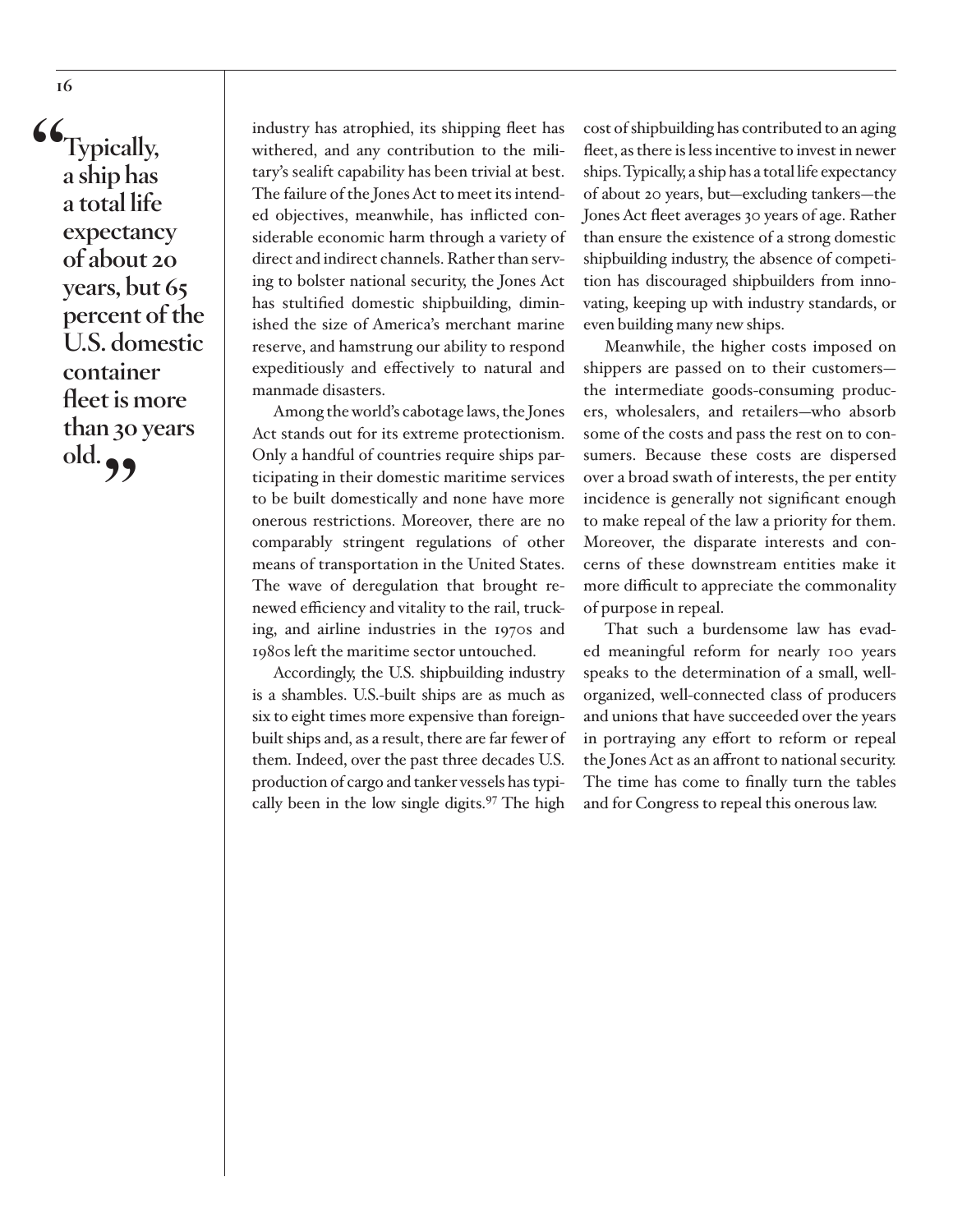#### <span id="page-16-0"></span>**NOTES**

[1.](#page-1-0) The Jones Act is Section 27 of the Merchant Marine Act of 1920. However, the terms "Jones Act" and "Merchant Marine Act of 1920" are commonly used interchangeably, including by the U.S. Maritime Administration (MARAD). See, for example, "The Maritime Administration's First 100 Years: 1916–2016," U.S. Maritime Administration, [https://www.marad.dot.gov/about-us/](https://www.marad.dot.gov/about-us/maritime-administration-history-program/historical-documents-and-resources/the-maritime-administrations-first-100-years/) [maritime-administration-history-program/historical-documents](https://www.marad.dot.gov/about-us/maritime-administration-history-program/historical-documents-and-resources/the-maritime-administrations-first-100-years/)[and-resources/the-maritime-administrations-first-100-years/](https://www.marad.dot.gov/about-us/maritime-administration-history-program/historical-documents-and-resources/the-maritime-administrations-first-100-years/).

[2](#page-2-0). Adam Smith and Bruce Yandle, *Bootleggers and Baptists: How Economic Forces and Moral Persuasion Interact to Shape Regulatory Politics* (Washington: Cato Institute, 2014).

[3.](#page-2-0) Library of Congress, "The American Expeditionary Forces," [https://www.loc.gov/collections/stars-and-stripes/articles-and](https://www.loc.gov/collections/stars-and-stripes/articles-and-essays/a-world-at-war/american-expedi)[essays/a-world-at-war/american-expeditionary-forces/.](https://www.loc.gov/collections/stars-and-stripes/articles-and-essays/a-world-at-war/american-expedi)

[4](#page-2-0). Wesley L. Jones, "The Merchant Marine Act of 1920," JSTOR, [https://archive.org/stream/jstor-1171831/1171831\\_djvu.txt.](https://archive.org/stream/jstor-1171831/1171831_djvu.txt)

[5.](#page-2-0) Per Coast Guard regulations, major components are deemed to be those that exceed 1.5 percent of the vessel's steelweight. For an extensive discussion of the ownership aspect, see Constantine G. Papavizas, "Public Company Jones Act Citizenship," *Tulane Maritime Law Journal* 39, no. 2 (Summer 2015): 383–437, [https://www.winston.com/images/content/9/9/v2/99387/DC-](https://www.winston.com/images/content/9/9/v2/99387/DC-775305-v1-Public-Company-Jones-Act-Citizenship-Published-Art.pdf)[775305-v1-Public-Company-Jones-Act-Citizenship-Published-](https://www.winston.com/images/content/9/9/v2/99387/DC-775305-v1-Public-Company-Jones-Act-Citizenship-Published-Art.pdf)[Art.pdf.](https://www.winston.com/images/content/9/9/v2/99387/DC-775305-v1-Public-Company-Jones-Act-Citizenship-Published-Art.pdf) The 75 percent ownership rule has been in place since the Jones Act's beginning and has its origin in the Shipping Act of 1916, when foreign interests were buying up U.S. ships during WWI. The origin of the crew requirement remains unclear.

[6](#page-3-0). "Shipping Domination," *New York Times*, August 13, 1920, [https://timesmachine.nytimes.com/timesmachine/1920/08/12/10](https://timesmachine.nytimes.com/timesmachine/1920/08/12/103468215.pdf) [3468215.pdf](https://timesmachine.nytimes.com/timesmachine/1920/08/12/103468215.pdf).

[7.](#page-3-0) Jones, "The Merchant Marine Act of 1920."

[8.](#page-3-0) "Urges US to Fight for American Ships," *New York Times*, June 21, 1920, [https://timesmachine.nytimes.com/timesmachine/1920/](https://www.winston.com/images/content/9/9/v2/99387/DC-775305-v1-Public-Company-Jones-Act-Citizenship-Published-Art.pdf) [06/21/96357812.pdf](https://www.winston.com/images/content/9/9/v2/99387/DC-775305-v1-Public-Company-Jones-Act-Citizenship-Published-Art.pdf).

[9](#page-3-0). "Urges US to Fight for American Ships."

[10](#page-3-0). Michael L. Grace, "History of the Alaska Steamship Company, Seattle, 1895–1971," March 10, 2010, [https://www.cruiselinehistory.](https://www.cruiselinehistory.com/alaska-steamship-company-seattle-1895-1971) [com/alaska-steamship-company-seattle-1895-1971/](https://www.cruiselinehistory.com/alaska-steamship-company-seattle-1895-1971).

[11](#page-3-0). Ivan L. Ascott, "The Alaska Statehood Act Does Not Guarantee Alaska Ninety Percent of the Revenue from Mineral Leases on Federal Lands in Alaska," *Seattle University Law Review* 27, no. 4 (2004): 999–1034.

[12](#page-3-0). "Rethinking Maritime Cabotage for Improved Connectivity," United Nations Conference on Trade and Development, Transport and Trade Facilitation Series no. 9 (2017), [http://unctad.org/](http://unctad.org/en/PublicationsLibrary/dtltlb2017d1_en.pdf) [en/PublicationsLibrary/dtltlb2017d1\\_en.pdf](http://unctad.org/en/PublicationsLibrary/dtltlb2017d1_en.pdf).

[13.](#page-3-0) The other countries that fully exclude foreign-flagged ships from cabotage are Belgium, China, Colombia, Estonia, Greece, Indonesia, Italy, Lithuania, Sweden, and Turkey. See OECD STRI Regulatory Database, http://www.oecd.org/tad/services-trade/ services-trade-restrictiveness-index.htm.

[14.](#page-3-0) World Economic Forum, "Enabling Trade: Valuing Growth Opportunities," 2013, [http://www3.weforum.org/docs/WEF\\_](http://www3.weforum.org/docs/WEF_SCT_EnablingTrade_Report_2013.pdf) [SCT\\_EnablingTrade\\_Report\\_2013.pdf.](http://www3.weforum.org/docs/WEF_SCT_EnablingTrade_Report_2013.pdf)

[15](#page-4-0). "How Protectionism Sank America's Entire Merchant Fleet," *The Economist*, October 5, 2017, [https://www.economist.](https://www.economist.com/news/finance-and-economics/21730034-jones-act-hurts-american-consumers-and-destroyed-countrys-shipping) [com/news/finance-and-economics/21730034-jones-act-hurts](https://www.economist.com/news/finance-and-economics/21730034-jones-act-hurts-american-consumers-and-destroyed-countrys-shipping)[american-consumers-and-destroyed-countrys-shipping](https://www.economist.com/news/finance-and-economics/21730034-jones-act-hurts-american-consumers-and-destroyed-countrys-shipping).

[16.](#page-4-0) Darren Chester, "Call for Comment on Proposed Coastal Shipping Reforms," March 21, 2017, http://minister.infrastructure.gov. au/chester/releases/2017/march/dc063\_2017.aspx.

[17](#page-4-0). Robert Y. Cavana, "A Qualitative Analysis of Reintroducing Cabotage onto New Zealand's Coasts," *Maritime Policy Management* 31, no. 3 (2004): 179–98.

[18](#page-4-0). "Services Trade Restrictiveness Index Regulatory Database," Organisation for Economic Co-operation and Development, https://qdd.oecd.org/subject.aspx?Subject=063bee63-475f-427c-8b50-c19bffa7392d.

[19.](#page-4-0) United States Maritime Administration, "By the Capes around the World: A Summary of World Cabotage Practices," https:// www.hsdl.org/?abstract&did=455295.

[20.](#page-5-0) Thomas Grennes, "An Economic Analysis of the Jones Act," 2017, https://www.mercatus.org/system/files/mercatus-grennesjones-act-v2.pdf.

[21](#page-5-0). Malia Blom Hill, "Repealing Antiquated Jones Act Would Be a Boon to All Americans," *The Hill*, February 7, 2017, [http://thehill.](http://thehill.com/opinion/international/372744-repealing-antiquated-jones-act-would-be-a-boon-to-all-americans)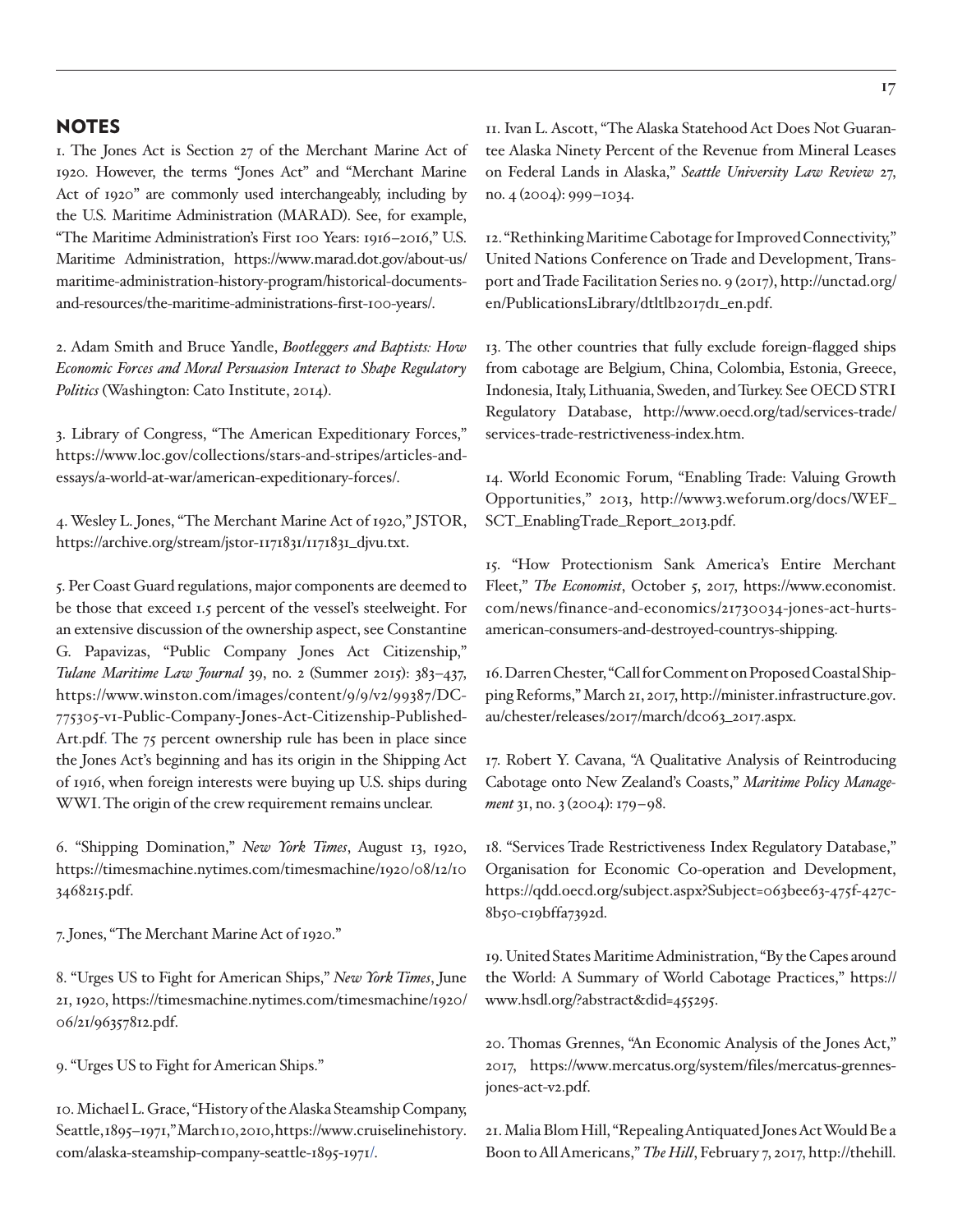<span id="page-17-0"></span>[com/opinion/international/372744-repealing-antiquated-jones](http://thehill.com/opinion/international/372744-repealing-antiquated-jones-act-would-be-a-boon-to-all-americans)[act-would-be-a-boon-to-all-americans](http://thehill.com/opinion/international/372744-repealing-antiquated-jones-act-would-be-a-boon-to-all-americans); and U.S. Department of Transportation Maritime Administration, "United States Flag Privately-Owned Merchant Fleet Report," April 1, 2018, [https://](https://www.marad.dot.gov/wp-content/uploads/xlsx/Copy-of-DS_USFlag-Fleet_20180401.xlsx) [www.marad.dot.gov/wp-content/uploads/xlsx/Copy-of-DS\\_](https://www.marad.dot.gov/wp-content/uploads/xlsx/Copy-of-DS_USFlag-Fleet_20180401.xlsx) [USFlag-Fleet\\_20180401.xlsx.](https://www.marad.dot.gov/wp-content/uploads/xlsx/Copy-of-DS_USFlag-Fleet_20180401.xlsx)

[22.](#page-5-0) United States Congress House Committee on Transportation and Infrastructure Subcommittee on Coast Guard and Maritime Transportation, "The State of the U.S. Flag Maritime Industry," Statement of Mark H. Buzby, Administrator, Maritime Administration, January 17, 2018, [https://transportation.house.](https://transportation.house.gov/uploadedfiles/2018-01-17_-_buzby_testimony.pdf) [gov/uploadedfiles/2018-01-17\\_-\\_buzby\\_testimony.pdf.](https://transportation.house.gov/uploadedfiles/2018-01-17_-_buzby_testimony.pdf)

[23](#page-5-0). John Fritelli, "Revitalizing Coastal Shipping for Domestic Commerce," Congressional Research Service, May 2, 2017, [https://fas.org/sgp/crs/misc/R44831.pdf.](https://fas.org/sgp/crs/misc/R44831.pdf)

[24](#page-5-0). Fritelli, "Revitalizing Coastal Shipping for Domestic Commerce."

[25](#page-5-0). The Oil Pollution Act of 1990 mandated that all oil tankers, which average 11 years of age, had to be double-hulled by 2015, which in turn encouraged the purchase of vessels much newer than the rest of the Jones Act fleet. National Oceanic and Atmospheric Administration, "A Final Farewell to Oil Tankers with Single Hulls," December 11, 2014, [https://response.](https://response.restoration.noaa.gov/about/media/final-farewell-oil-tankers-single-hulls.html) [restoration.noaa.gov/about/media/final-farewell-oil-tankers](https://response.restoration.noaa.gov/about/media/final-farewell-oil-tankers-single-hulls.html)[single-hulls.html;](https://response.restoration.noaa.gov/about/media/final-farewell-oil-tankers-single-hulls.html) U.S. Department of Transportation Maritime Administration, "United States Flag Privately-Owned Merchant Fleet Report"; and United Nations Conference on Trade and Development, "Review of Maritime Transport 2017," [http://unctad.org/en/PublicationsLibrary/rmt2017\\_en.pdf.](http://unctad.org/en/PublicationsLibrary/rmt2017_en.pdf)

[26.](#page-5-0) Nickie Butt et al., "15 Years of Shipping Accidents: A Review for WWF Southampton Solent University," [http://awsassets.](http://awsassets.panda.org/downloads/15_years_of_shipping_accidents_a_review_for_wwf_.pdf) [panda.org/downloads/15\\_years\\_of\\_shipping\\_accidents\\_a\\_](http://awsassets.panda.org/downloads/15_years_of_shipping_accidents_a_review_for_wwf_.pdf) [review\\_for\\_wwf\\_.pdf](http://awsassets.panda.org/downloads/15_years_of_shipping_accidents_a_review_for_wwf_.pdf).

[27](#page-5-0). Thomas Grennes, "Does the Jones Act Endanger American Seamen?" *Regulation* 40, no. 3 (2017): 2–4.

[28](#page-5-0). U.S. Department of Transportation Maritime Administration, "Report on Survey of U.S. Shipbuilding and Repair Facilities," 2004, [https://www.marad.dot.gov/wp-content/](https://www.marad.dot.gov/wp-content/uploads/pdf/2004_-_Report_on_Survey_of_US_Shipbuilding_and_Repair_Facilities.pdf) [uploads/pdf/2004\\_-\\_Report\\_on\\_Survey\\_of\\_US\\_Shipbuilding\\_](https://www.marad.dot.gov/wp-content/uploads/pdf/2004_-_Report_on_Survey_of_US_Shipbuilding_and_Repair_Facilities.pdf) [and\\_Repair\\_Facilities.pdf.](https://www.marad.dot.gov/wp-content/uploads/pdf/2004_-_Report_on_Survey_of_US_Shipbuilding_and_Repair_Facilities.pdf)

[29.](#page-5-0) U.S. Department of Transportation Maritime Administration, "The Economic Importance of the U.S. Shipbuilding and Repairing Industry," November 2015, [https://www.marad.dot.](https://www.marad.dot.gov/wp-content/uploads/pdf/2004_-_Report_on_Survey_of_US_Shipbuilding_and_Repair_Facilities.pdf) [gov/wp-content/uploads/pdf/2004\\_-\\_Report\\_on\\_Survey\\_of\\_](https://www.marad.dot.gov/wp-content/uploads/pdf/2004_-_Report_on_Survey_of_US_Shipbuilding_and_Repair_Facilities.pdf) [US\\_Shipbuilding\\_and\\_Repair\\_Facilities.pdf](https://www.marad.dot.gov/wp-content/uploads/pdf/2004_-_Report_on_Survey_of_US_Shipbuilding_and_Repair_Facilities.pdf).

[30.](#page-5-0) Organisation for Economic Co-operation and Development, "Peer Review of the Japanese Shipbuilding Industry," 2016, [http://www.oecd.org/sti/ind/PeerReview-Shipbuilding-](http://www.oecd.org/sti/ind/PeerReview-Shipbuilding-Japan.pdf)[Japan.pdf](http://www.oecd.org/sti/ind/PeerReview-Shipbuilding-Japan.pdf); and Yin-Chung Tsai, "The Shipbuilding Industry in China," *OECD Journal: General Papers* 2010, no. 3 (2011), [http://](http://ec.europa.eu/DocsRoom/documents/10504/attachments/1/translations) [ec.europa.eu/DocsRoom/documents/10504/attachments/1/](http://ec.europa.eu/DocsRoom/documents/10504/attachments/1/translations) [translations](http://ec.europa.eu/DocsRoom/documents/10504/attachments/1/translations).

[31.](#page-5-0) European Commission, "LeaderSHIP 2020: The Sea, New Opportunities for the Future," February 20, 2013, [http://](http://ec.europa.eu/DocsRoom/documents/10504/attachments/1/translations) [ec.europa.eu/DocsRoom/documents/10504/attachments/1/](http://ec.europa.eu/DocsRoom/documents/10504/attachments/1/translations) [translations](http://ec.europa.eu/DocsRoom/documents/10504/attachments/1/translations).

[32.](#page-5-0) These numbers include seagoing propelled merchant ships of 100 gross tons and above, excluding inland waterway vessels, fishing vessels, military vessels, yachts, and offshore fixed and mobile platforms and barges (with the exception of floating production storage and offloading [FPSO] vessels and drillships).

[33.](#page-6-0) Costas Paris, "Philadelphia Shipyard Struggles to Survive on Order Drought," *Wall Street Journal*, May 31, 2018, [https://www.](https://www.wsj.com/articles/philadelphia-shipyard-struggles-to-survive-on-order-drought-1527779834) [wsj.com/articles/philadelphia-shipyard-struggles-to-survive-on](https://www.wsj.com/articles/philadelphia-shipyard-struggles-to-survive-on-order-drought-1527779834)[order-drought-1527779834.](https://www.wsj.com/articles/philadelphia-shipyard-struggles-to-survive-on-order-drought-1527779834)

[34](#page-6-0). Grennes, "An Economic Analysis of the Jones Act," p. 12.

[35.](#page-6-0) U.S. Department of Transportation Maritime Administration, "The Economic Importance of the U.S. Shipbuilding and Repairing Industry."

[36](#page-6-0). Transportation Institute, "The Jones Act," https://transpor tationinstitute.org/jones-act/.

[37.](#page-6-0) United States Congress House Subcommittee on Coast Guard and Maritime Administration, "The State of the U.S. Flag Maritime Industry," Statement of Bill Van Loo, Secretary Treasurer, Marine Engineers' Beneficial Association, January 17, 2018, https://transportation.house.gov/uploadedfiles/2018-01-17\_-\_ van\_loo\_testimony.pdf.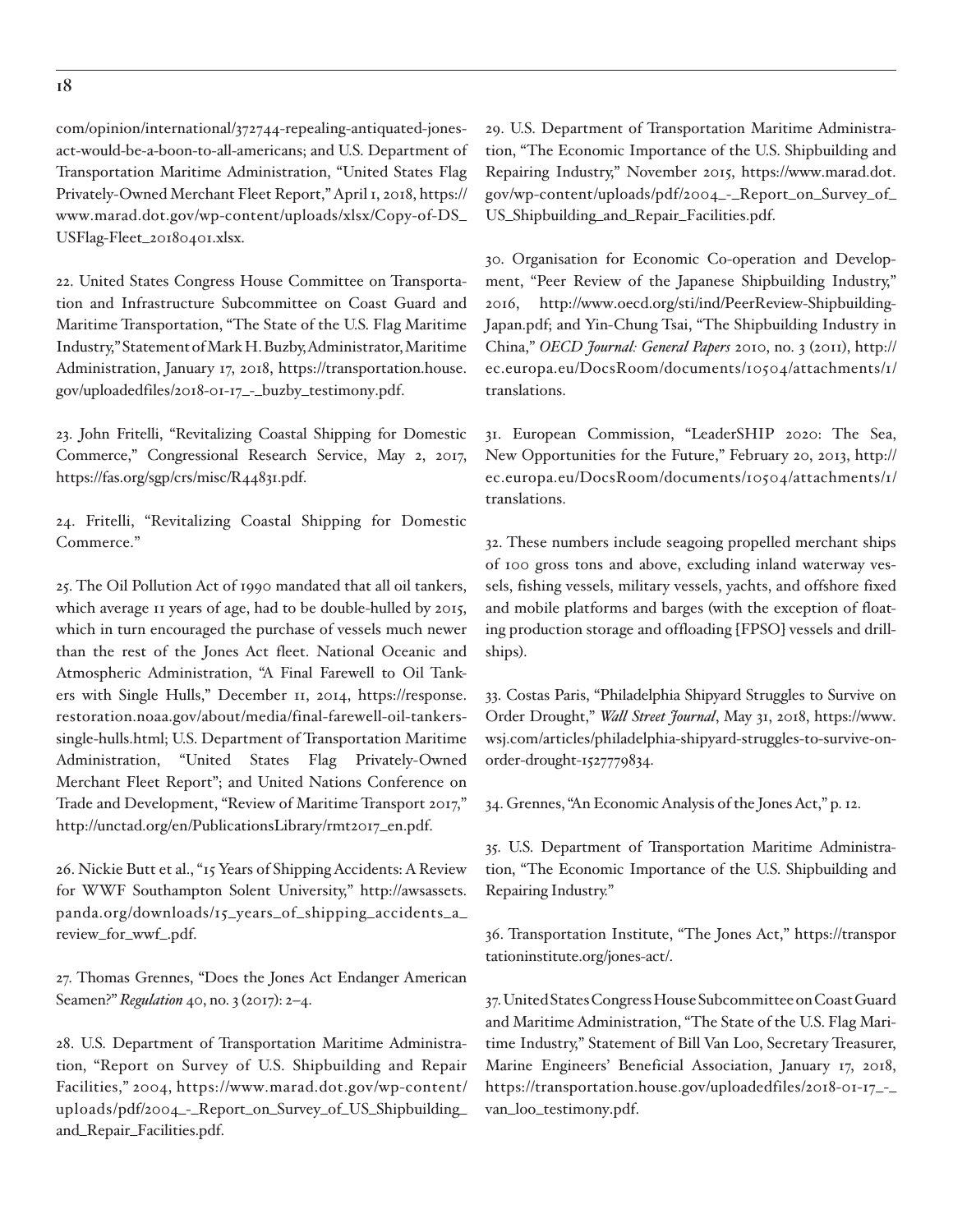<span id="page-18-0"></span>[38.](#page-6-0) United States Congress Senate Committee on Armed Services, "Posture of the United States Transportation Command," Statement of General Darren W. McDew, United States Air Force Commander, United States Transportation Command, April 10, 2018, [https://www.armed-services.senate.gov/imo/media/doc/](https://www.armed-services.senate.gov/imo/media/doc/McDew_04-10-18.pdf) [McDew\\_04-10-18.pdf](https://www.armed-services.senate.gov/imo/media/doc/McDew_04-10-18.pdf)

[39](#page-6-0). "Ancient and Modern Mariners," *The Economist*, December 17, 2014, https://www.economist.com/christmas-specials/2014/12/17/ ancient-and-modern-mariners.

[40.](#page-6-0) "Ancient and Modern Mariners," *The Economist*.

[41.](#page-7-0) Ecorys Research and Consulting, "Study on Competitiveness of the European Shipbuilding Industry," October 8, 2009, [http://](http://ec.europa.eu/DocsRoom/documents/10506/attachments/1/translations/en/renditions/native) [ec.europa.eu/DocsRoom/documents/10506/attachments/1/](http://ec.europa.eu/DocsRoom/documents/10506/attachments/1/translations/en/renditions/native) [translations/en/renditions/native.](http://ec.europa.eu/DocsRoom/documents/10506/attachments/1/translations/en/renditions/native)

[42.](#page-7-0) U.S. Department of Transportation Maritime Administration, "The Economic Importance of the U.S. Shipbuilding and Repairing Industry."

[43](#page-7-0). James K. Matthews and Cora J. Holt, "So Many, So Much, So Far, So Fast," United States Transportation Command, [http://](http://webapp1.dlib.indiana.edu/virtual_disk_library/index.cgi/5525274/FID2660/pubs/somany.pdf) [webapp1.dlib.indiana.edu/virtual\\_disk\\_library/index.cgi/5525274/](http://webapp1.dlib.indiana.edu/virtual_disk_library/index.cgi/5525274/FID2660/pubs/somany.pdf) [FID2660/pubs/somany.pdf.](http://webapp1.dlib.indiana.edu/virtual_disk_library/index.cgi/5525274/FID2660/pubs/somany.pdf)

[44.](#page-7-0) Rob Grady, "Panel: Advocates for Jones Act Reform See Best Chance in Decades," February 23, 2018, *U.S. Naval Institute News*, [https://news.usni.org/2018/02/23/panel-advocates-jones-act](https://news.usni.org/2018/02/23/panel-advocates-jones-act-reform-see-best-chance-decades)[reform-see-best-chance-decades](https://news.usni.org/2018/02/23/panel-advocates-jones-act-reform-see-best-chance-decades).

[45.](#page-7-0) Matthews and Holt, "So Many, So Much, So Far, So Fast."

[46](#page-7-0). Matthews and Holt, "So Many, So Much, So Far, So Fast."

[47.](#page-7-0) Transportation Institute, "The History of the Maritime Industry," [https://transportationinstitute.org/know-our](https://transportationinstitute.org/know-our-industry/national-defense-role/history/)[industry/national-defense-role/history/](https://transportationinstitute.org/know-our-industry/national-defense-role/history/).

[48.](#page-7-0) Keith Dominic, "Foreign Flag Shipping: A Weakness in the Sealift Trident," Naval War College, May 9, 2009, [http://www.](http://www.dtic.mil/dtic/tr/fulltext/u2/a503079.pdf) [dtic.mil/dtic/tr/fulltext/u2/a503079.pdf](http://www.dtic.mil/dtic/tr/fulltext/u2/a503079.pdf).

[49.](#page-8-0) Seafarers International Union, "TOTE's *Northern Lights* Transports Military Gear," [http://seafarers.org/ViewStory.](http://seafarers.org/ViewStory.asp?article=log/2003/032003/Totes%20Northern%20Lights) [asp?article=log/2003/032003/Totes%20Northern%20Lights;](http://seafarers.org/ViewStory.asp?article=log/2003/032003/Totes%20Northern%20Lights) and Transportation Institute, "The Jones Act," [https://](https://transportationinstitute.org/jones-act/) [transportationinstitute.org/jones-act/](https://transportationinstitute.org/jones-act/).

[50.](#page-8-0) U.S. Department of Transportation Maritime Administration, "2000–2016 U.S.-Flag Privately-Owned Fleet Summary," [https://](https://www.marad.dot.gov/wp-content/uploads/pdf/US-Fleet-Summary-Table-2000-2016-1.pdf) [www.marad.dot.gov/wp-content/uploads/pdf/US-Fleet-Summary-](https://www.marad.dot.gov/wp-content/uploads/pdf/US-Fleet-Summary-Table-2000-2016-1.pdf)[Table-2000-2016-1.pdf](https://www.marad.dot.gov/wp-content/uploads/pdf/US-Fleet-Summary-Table-2000-2016-1.pdf); and U.S. Department of Transportation Maritime Administration, "U.S.-Flag Privately-Owned Fleet," [https://www.marad.dot.gov/wp-content/uploads/pdf/DS\\_](https://www.marad.dot.gov/wp-content/uploads/pdf/DS_USFlag-Fleet_20180601.pdf) [USFlag-Fleet\\_20180601.pdf.](https://www.marad.dot.gov/wp-content/uploads/pdf/DS_USFlag-Fleet_20180601.pdf)

[51.](#page-8-0) United States Congress Senate Committee on Armed Services, "Posture of the United States Transportation Command."

[52](#page-8-0). Nicolas Loris, Brian Slattery, and Bryan Riley, "Sink the Jones Act: Restoring America's Competitive Advantage in Maritime-Related Industries," Heritage Foundation, May 22, 2014, [https://](https://www.heritage.org/government-regulation/report/sink-the-jones-act-restoring-americas-competitive-advantage-maritime) [www.heritage.org/government-regulation/report/sink-the-jones](https://www.heritage.org/government-regulation/report/sink-the-jones-act-restoring-americas-competitive-advantage-maritime)[act-restoring-americas-competitive-advantage-maritime.](https://www.heritage.org/government-regulation/report/sink-the-jones-act-restoring-americas-competitive-advantage-maritime)

[53.](#page-8-0) John Fritelli, "Cargo Preferences for U.S.-Flag Shipping," Congressional Research Service, October 29, 2015, [https://fas.org/sgp/](https://fas.org/sgp/crs/misc/R44254.pdf) [crs/misc/R44254.pdf](https://fas.org/sgp/crs/misc/R44254.pdf).

[54](#page-8-0). For more discussion, see Fritelli, "Cargo Preferences for U.S.- Flag Shipping."

[55.](#page-8-0) The *New York Times* reported that in 2003 almost 500,000 troops were airlifted to Iraq on civilian aircraft alone via the Pentagon's Civil Reserve Air Fleet program. See Micheline Maynard, "Pentagon Gives Airlines a Lifeline with Payments for Moving Troops," *New York Times*, December 26, 2003.

[56](#page-8-0). Keith Hennessey, "How to Waive the Jones Act," June 18, 2010, [https://keithhennessey.com/2010/06/18/how-to-waive](https://keithhennessey.com/2010/06/18/how-to-waive-the-jones-act/)[the-jones-act/.](https://keithhennessey.com/2010/06/18/how-to-waive-the-jones-act/)

[57.](#page-8-0) Josh Siegel, "Trump: Shipping Industry Doesn't Want Jones Act Lifted for Puerto Rico," *Washington Examiner*, September 27, 2017, [https://www.washingtonexaminer.com/trump-ship](https://www.washingtonexaminer.com/trump-ship
ping-industry-doesnt-want-jones-act-lifted-for-puerto-rico/article/2635827) [ping-industry-doesnt-want-jones-act-lifted-for-puerto-rico/](https://www.washingtonexaminer.com/trump-ship
ping-industry-doesnt-want-jones-act-lifted-for-puerto-rico/article/2635827) [article/2635827.](https://www.washingtonexaminer.com/trump-ship
ping-industry-doesnt-want-jones-act-lifted-for-puerto-rico/article/2635827)

[58.](#page-9-0) Lydia DePillis, "Relief Groups Hit Major Hurdles Getting Aid to Puerto Rico," CNN Money, October 23, 2017, [http://money.](http://money.cnn.com/2017/10/23/news/economy/puerto-rico-ad-hoc-aid-groups/index.html)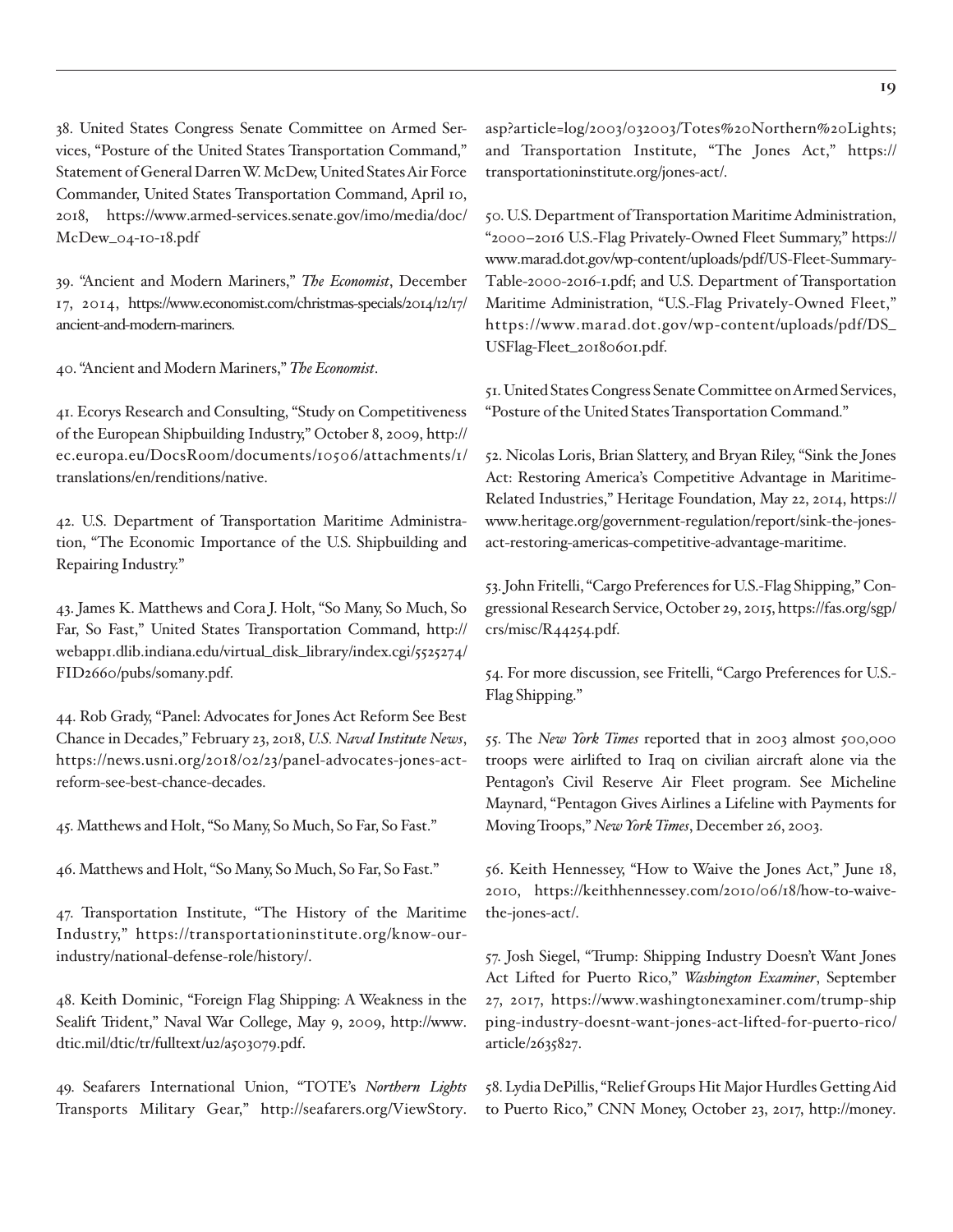<span id="page-19-0"></span>[cnn.com/2017/10/23/news/economy/puerto-rico-ad-hoc-aid](http://money.cnn.com/2017/10/23/news/economy/puerto-rico-ad-hoc-aid-groups/index.html)[groups/index.html](http://money.cnn.com/2017/10/23/news/economy/puerto-rico-ad-hoc-aid-groups/index.html); and Ryan Schleeter, "Our Power, Our Future: Puerto Rico's Road to a #JustRecovery," Greenpeace, October 19, 2017, [https://www.greenpeace.org/usa/our-power-our-future](https://www.greenpeace.org/usa/our-power-our-future-puerto-ricos-road-to-a-justrecovery/)[puerto-ricos-road-to-a-justrecovery/.](https://www.greenpeace.org/usa/our-power-our-future-puerto-ricos-road-to-a-justrecovery/)

[59](#page-9-0). U.S. International Trade Commission, "The Economic Effects of Significant U.S. Import Restraints, Phase III: Services," Publication no. 2422, September 1991; U.S. International Trade Commission, "The Economic Effects of Significant U.S. Import Restraints," Publication no. 3201, May 1999; and U.S. International Trade Commission, "The Economic Effects of Significant U.S. Import Restraints," third update, June 2002.

[60.](#page-9-0) Government Accountability Office, Letter to Sen. John McCain, March 6, 1998, [https://www.gao.gov/assets/90/87426.pdf.](https://www.gao.gov/assets/90/87426.pdf)

[61.](#page-9-0) U.S. Department of Transportation Maritime Administration, "Comparison of U.S. and Foreign-Flag Operating Costs," September 2011, [https://www.marad.dot.gov/wp-content/uploads/](https://www.marad.dot.gov/wp-content/uploads/pdf/Comparison_of_US_and_Foreign_Flag_Operating_Costs.pdf) [pdf/Comparison\\_of\\_US\\_and\\_Foreign\\_Flag\\_Operating\\_Costs.pdf.](https://www.marad.dot.gov/wp-content/uploads/pdf/Comparison_of_US_and_Foreign_Flag_Operating_Costs.pdf)

[62.](#page-9-0) U.S. Department of Transportation Maritime Administration, "Comparison of U.S. and Foreign-Flag Operating Costs," p.14.

[63](#page-9-0). "19 U.S. Code § 1466 - Equipment and Repairs of Vessels," Legal Information Institute, Cornell Law School, [https://www.](https://www.law.cornell.edu/uscode/text/19/1466) [law.cornell.edu/uscode/text/19/1466.](https://www.law.cornell.edu/uscode/text/19/1466)

[64](#page-10-0). In 2012 the Federal Reserve Bank of New York released a report that found shipping a 20-foot container of household and commercial goods from the East Coast of the United States to Puerto Rico would cost an estimated \$3,063. To send the same shipment to nearby Santo Domingo, Dominican Republic, or Kingston, Jamaica—destinations that are not subject to Jones Act restrictions—would cost \$1,504 and \$1,687, respectively. Federal Reserve Bank of New York, "Report on the Competitiveness of Puerto Rico's Economy," June 29, 2012, [https://www.newyorkfed.](https://www.newyorkfed.org/medialibrary/media/regional/PuertoRico/report.pdf) [org/medialibrary/media/regional/PuertoRico/report.pdf](https://www.newyorkfed.org/medialibrary/media/regional/PuertoRico/report.pdf).

[65.](#page-10-0) Fritelli, "Revitalizing Coastal Shipping for Domestic Commerce," p. 2.

[66.](#page-10-0) Fritelli, "Revitalizing Coastal Shipping for Domestic Commerce," p. 2.

[67](#page-10-0). Fritelli, "Revitalizing Coastal Shipping for Domestic Commerce," p. 2.

[68.](#page-10-0) World Shipping Council, "Industry Issues, Carbon Emissions," 2015, [http://www.worldshipping.org/industry-issues/envir](http://www.worldshipping.org/industry-issues/envir
onment/air-emissions/carbon-emissions) [onment/air-emissions/carbon-emissions](http://www.worldshipping.org/industry-issues/envir
onment/air-emissions/carbon-emissions).

[69](#page-10-0). World Shipping Council, "Liner Shipping," [http://www.](http://www.worldshipping.org/public-statements/wsc_brochure_final_us_print.pdf) [worldshipping.org/public-statements/wsc\\_brochure\\_final\\_us\\_](http://www.worldshipping.org/public-statements/wsc_brochure_final_us_print.pdf) [print.pdf;](http://www.worldshipping.org/public-statements/wsc_brochure_final_us_print.pdf) and Department of Transportation, "DOT Releases 30-Year Freight Projections," press release, March 3, 2016, [https://](https://www.bts.gov/sites/bts.dot.gov/files/legacy/bts13_16.pdf) [www.bts.gov/sites/bts.dot.gov/files/legacy/bts13\\_16.pdf](https://www.bts.gov/sites/bts.dot.gov/files/legacy/bts13_16.pdf).

[70.](#page-10-0) INRIX, "Americans Will Waste \$2.8 Trillion on Traffic by 2030 if Gridlock Persists," press release, October 14, 2014, [http://](http://inrix.com/press-releases/americans-will-waste-2-8-trillion-on-traffic-by-2030-if-gridlock-persists/) [inrix.com/press-releases/americans-will-waste-2-8-trillion-on](http://inrix.com/press-releases/americans-will-waste-2-8-trillion-on-traffic-by-2030-if-gridlock-persists/)[traffic-by-2030-if-gridlock-persists/.](http://inrix.com/press-releases/americans-will-waste-2-8-trillion-on-traffic-by-2030-if-gridlock-persists/)

[71](#page-10-0). Bureau of Transportation Statistics, "Freight Facts & Figures 2017—Chapter 3 The Freight Transportation System," [https://](https://www.bts.gov/bts-publications/freight-facts-and-figures/freight-facts-figures-2017-chapter-3-freight) [www.bts.gov/bts-publications/freight-facts-and-figures/freight](https://www.bts.gov/bts-publications/freight-facts-and-figures/freight-facts-figures-2017-chapter-3-freight)[facts-figures-2017-chapter-3-freight](https://www.bts.gov/bts-publications/freight-facts-and-figures/freight-facts-figures-2017-chapter-3-freight); and U.S. Department of Transportation Maritime Administration, "U.S.-Flag Waterborne Domestic Trade and Related Programs," [https://www.marad.dot.](https://www.marad.dot.gov/ships-and-shipping/domestic-shipping) [gov/ships-and-shipping/domestic-shipping/](https://www.marad.dot.gov/ships-and-shipping/domestic-shipping).

[72.](#page-10-0) World Economic Forum, "Enabling Trade, Valuing Growth Opportunities," 2013, [http://www3.weforum.org/docs/WEF\\_SCT\\_](http://www3.weforum.org/docs/WEF_SCT_
EnablingTrade_Report_2013.pdf) [EnablingTrade\\_Report\\_2013.pdf.](http://www3.weforum.org/docs/WEF_SCT_
EnablingTrade_Report_2013.pdf)

[73](#page-10-0). American Association of State Highway and Transportation Officials and American Association of Port Authorities, "The State of Freight II—Implementing the FAST Act and Beyond," November 2016, [http://aapa.files.cms-plus.com/PDFs/SOF-2.](http://aapa.files.cms-plus.com/PDFs/SOF-2.pdf) [pdf,](http://aapa.files.cms-plus.com/PDFs/SOF-2.pdf) p. 7; National Oceanic and Atmospheric Administration, "What Percentage of the American Population Lives Near the Coast?," [https://oceanservice.noaa.gov/facts/population.html;](https://oceanservice.noaa.gov/facts/population.html) and John Curtis Perry et al., "America's Deep Blue Highway: How Coastal Shipping Could Reduce Traffic Congestion, Lower Pollution, and Bolster National Security, September 2008, [http://www.](http://www.igms.org/sites/default/files/publishedworks/americas_deep_blue_highway_IGMS_report_sept_2008.pdf) [igms.org/sites/default/files/publishedworks/americas\\_deep\\_](http://www.igms.org/sites/default/files/publishedworks/americas_deep_blue_highway_IGMS_report_sept_2008.pdf) [blue\\_highway\\_IGMS\\_report\\_sept\\_2008.pdf](http://www.igms.org/sites/default/files/publishedworks/americas_deep_blue_highway_IGMS_report_sept_2008.pdf).

[74](#page-10-0). Fritelli, "Revitalizing Coastal Shipping for Domestic Commerce."

[75](#page-10-0). Jennifer Runyon, "First US Offshore Wind Installation Vessel to be Built with Oil and Gas Expertise," *Renewable Energy World*, June 30, 2017, [https://www.renewableenergyworld.com/articles/2017/06/](https://www.renewableenergyworld.com/articles/2017/06/first-jones-act-compliant-us-offshore-wind-jack-up-installation-vessel-to-be-built-with-oil-and-gas-expertise.html) [first-jones-act-compliant-us-offshore-wind-jack-up-installation](https://www.renewableenergyworld.com/articles/2017/06/first-jones-act-compliant-us-offshore-wind-jack-up-installation-vessel-to-be-built-with-oil-and-gas-expertise.html)[vessel-to-be-built-with-oil-and-gas-expertise.html](https://www.renewableenergyworld.com/articles/2017/06/first-jones-act-compliant-us-offshore-wind-jack-up-installation-vessel-to-be-built-with-oil-and-gas-expertise.html).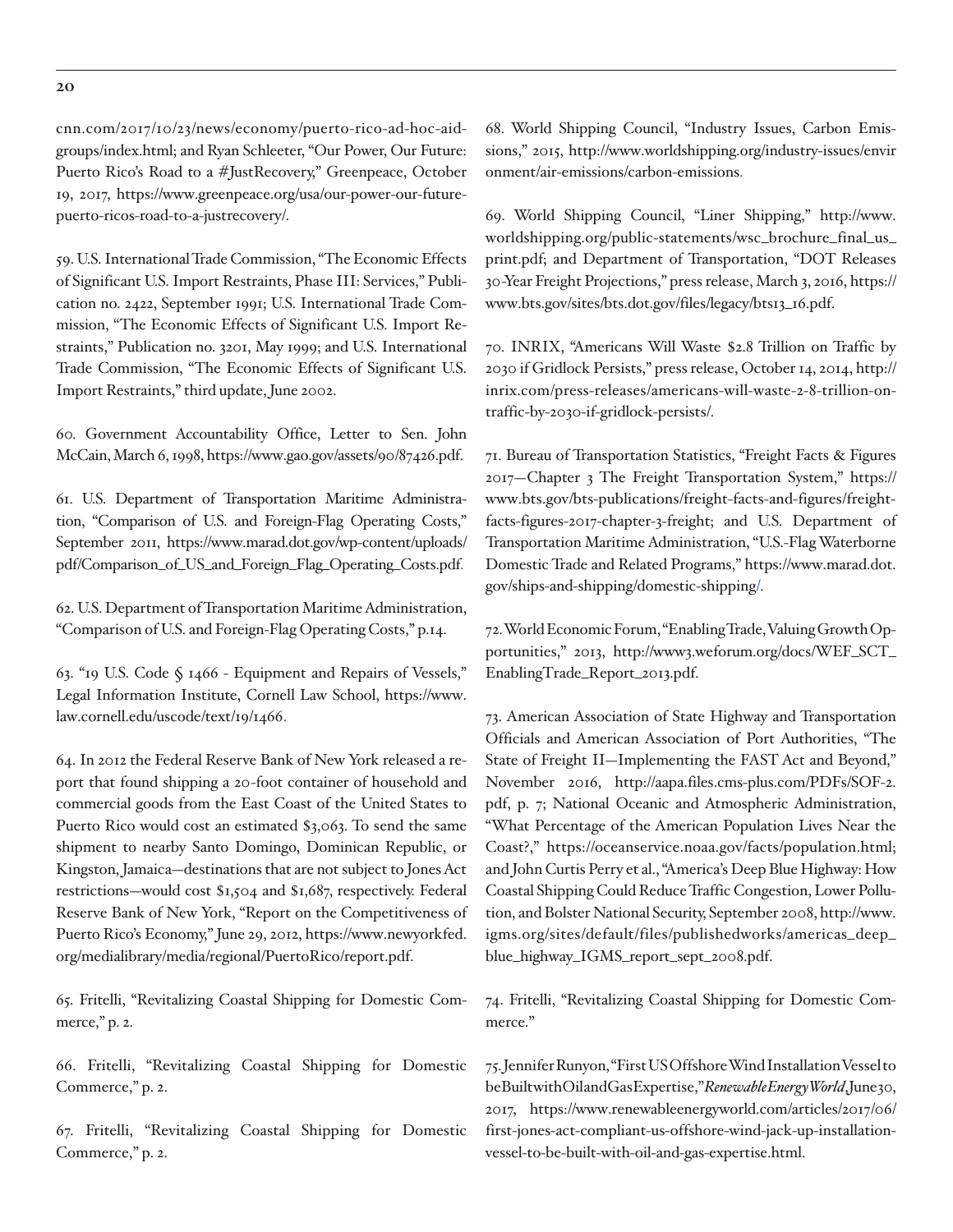<span id="page-20-0"></span>[76.](#page-11-0) "Assessment of Vessel Requirements for the U.S. Offshore Wind Sector," Douglas-Westwood LLC, February 28, 2013, [https://](https://www.energy.gov/sites/prod/files/2013/12/f5/assessment_vessel_requirements_US_offshore_wind_report.pdf) [www.energy.gov/sites/prod/files/2013/12/f5/assessment\\_vessel\\_](https://www.energy.gov/sites/prod/files/2013/12/f5/assessment_vessel_requirements_US_offshore_wind_report.pdf) [requirements\\_US\\_offshore\\_wind\\_report.pdf](https://www.energy.gov/sites/prod/files/2013/12/f5/assessment_vessel_requirements_US_offshore_wind_report.pdf); and "U.S. Jones Act Compliant Offshore Wind Turbine Installation Vessel Study," GustoMSC, October 2017, [https://www.northeastwindcenter.](https://www.northeastwindcenter.org/wp-content/uploads/US_Jones_Act_Compliant_Offshore_Wind_Study.pdf) [org/wp-content/uploads/US\\_Jones\\_Act\\_Compliant\\_Offshore\\_](https://www.northeastwindcenter.org/wp-content/uploads/US_Jones_Act_Compliant_Offshore_Wind_Study.pdf) [Wind\\_Study.pdf](https://www.northeastwindcenter.org/wp-content/uploads/US_Jones_Act_Compliant_Offshore_Wind_Study.pdf).

[77](#page-11-0). General Dynamics NASSCO, "A Shipbuilder's Assessment of America's Marine Highways," July 30, 2009, [https://www.](https://www.nassco.com/pdfs/Shipbuilder-Assessment-American-Marine-Highway-NASSCO.pdf) [nassco.com/pdfs/Shipbuilder-Assessment-American-Marine-](https://www.nassco.com/pdfs/Shipbuilder-Assessment-American-Marine-Highway-NASSCO.pdf)[Highway-NASSCO.pdf](https://www.nassco.com/pdfs/Shipbuilder-Assessment-American-Marine-Highway-NASSCO.pdf).

[78](#page-11-0). "Americans Will Waste \$2.8 Trillion on Traffic by 2030 if Gridlock Persists."

[79.](#page-11-0) "Americans Will Waste \$2.8 Trillion on Traffic by 2030 if Gridlock Persists."

[80.](#page-11-0) Fritelli, "Revitalizing Coastal Shipping for Domestic Commerce," p. 2.

[81](#page-11-0). Government Accountability Office, "Puerto Rico: Characteristics of the Island's Maritime Trade and Potential Effects of Modifying the Jones Act," March 2013, [https://www.gao.gov/](https://www.gao.gov/assets/660/653046.pdf) [assets/660/653046.pdf](https://www.gao.gov/assets/660/653046.pdf).

[82](#page-11-0). Zoe Chace and David Kestenbaum, "Mr. Jones' Act," *Planet Money*, podcast transcript, September 27, 2017, [https://www.npr.](https://www.npr.org/templates/transcript/transcript.php?storyId=554046425) [org/templates/transcript/transcript.php?storyId=554046425.](https://www.npr.org/templates/transcript/transcript.php?storyId=554046425)

[83.](#page-11-0) Government Accountability Office, "Puerto Rico: Characteristics of the Island's Maritime Trade."

[84.](#page-11-0) John Frittelli, "Shipping U.S. Crude Oil by Water: Vessel Flag Requirements and Safety Issues," Congressional Research Service, July 21, 2014, p. 9.

[85](#page-11-0). Government Accountability Office, "*Alaskan North Slope Oil: Limited Effects of Lifting Export Ban on Oil and Shipping Industries and Consumers,"* 1999, [https://www.gao.gov/archive/1999/rc99191.](https://www.gao.gov/archive/1999/rc99191.pdf) [pdf.](https://www.gao.gov/archive/1999/rc99191.pdf)

[86](#page-11-0). John Frittelli et al., "U.S. Rail Transportation of Crude Oil: Background and Issues for Congress," Congressional Research Service, December 4, 2014, [https://fas.org/sgp/crs/misc/R43390.pdf.](https://fas.org/sgp/crs/misc/R43390.pdf)

[87](#page-12-0). Loris, Slattery, and Riley, "Sink the Jones Act: Restoring America's Competitive Advantage in Maritime-Related Industries."

[88](#page-12-0). Congressional Budget Office, "Approaches to Making Federal Highway Spending More Productive," February 2016, [http://](http://www.cbo.gov/sites/default/files/114th-congress-2015-2016/reports/50150-Federal_Highway_Spending.pdf) [www.cbo.gov/sites/default/files/114th-congress-2015-2016/](http://www.cbo.gov/sites/default/files/114th-congress-2015-2016/reports/50150-Federal_Highway_Spending.pdf) [reports/50150-Federal\\_Highway\\_Spending.pdf.](http://www.cbo.gov/sites/default/files/114th-congress-2015-2016/reports/50150-Federal_Highway_Spending.pdf)

[89](#page-12-0). Congressional Budget Office, "Approaches to Making Federal Highway Spending More Productive."

[90.](#page-12-0) Congressional Budget Office, "Approaches to Making Federal Highway Spending More Productive."

[91.](#page-12-0) Daniel J. Ikenson, "A Ports Policy Barnacled with Bad Law," *Wall Street Journal*, August 5, 2015, [https://www.cato.org/](https://www.cato.org/publications/commentary/ports-policy-barnacled-bad-law) [publications/commentary/ports-policy-barnacled-bad-law](https://www.cato.org/publications/commentary/ports-policy-barnacled-bad-law).

[92.](#page-12-0) Ikenson, "A Ports Policy Barnacled with Bad Law."

[93](#page-14-0). Guam is exempt from the Jones Act's domestic-build requirement but in practice is still subject to this stricture as many of the ships that sail to the island from the continental United States first stop in Hawaii and thus must be fully compliant with the law. The U.S. Virgin Islands, meanwhile, have a full Jones Act exemption.

[94](#page-14-0). 46 C.F.R. § 67.97.

[95.](#page-14-0) Bryan Riley, "Are Jones Act Ships Really 'Made in the USA'? Well, Sort Of," *The Hill*, June 7, 2016, [http://thehill.com/blogs/](http://thehill.com/blogs/pundits-blog/transportation/282455-are-jones-act-ships-really-made-in-the-usa-well-sort-of) [pundits-blog/transportation/282455-are-jones-act-ships-really](http://thehill.com/blogs/pundits-blog/transportation/282455-are-jones-act-ships-really-made-in-the-usa-well-sort-of)[made-in-the-usa-well-sort-of](http://thehill.com/blogs/pundits-blog/transportation/282455-are-jones-act-ships-really-made-in-the-usa-well-sort-of).

[96](#page-14-0). Grennes, "An Economic Analysis of the Jones Act," p. 17.

[97](#page-15-0). Tim Colton, "Deliveries from U.S. Shipyards Since 1987," Shipbuildinghistory.com, [http://shipbuildinghistory.com/statistics/](http://shipbuildinghistory.com/statistics/recent.htm) [recent.htm.](http://shipbuildinghistory.com/statistics/recent.htm)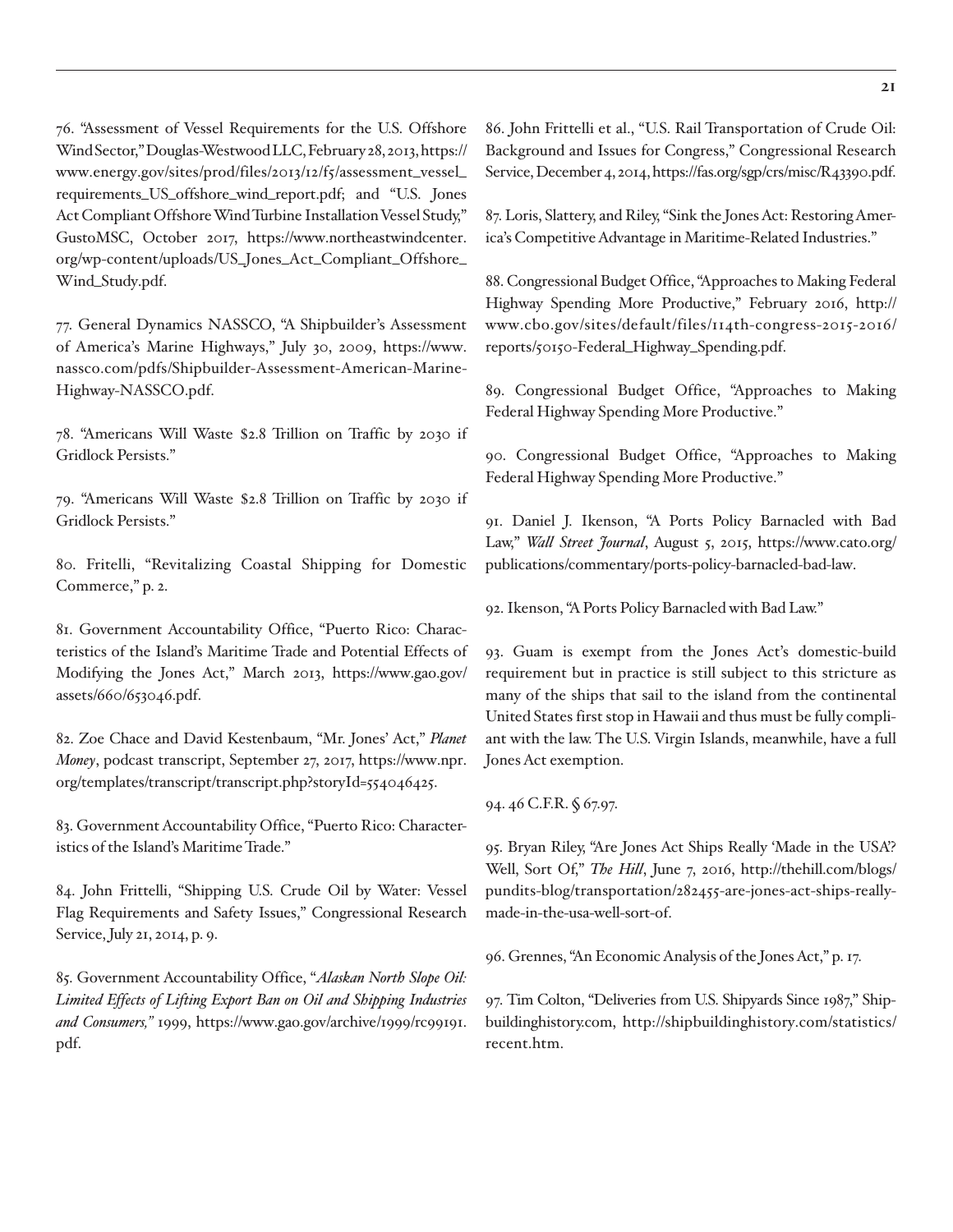# RELATED PUBLICATIONS FROM THE CATO INSTITUTE

**Was Buenos Aires the Beginning of the End or the End of the Beginning? The Future of the World Trade Organization** by James Bacchus, Cato Institute Policy Analysis no. 841, May 8, 2018

**Candy-Coated Cartel: Time to Kill the U.S. Sugar Program** by Colin Grabow, Cato Institute Policy Analysis no. 837, April 10, 2018

**Where's the Beef? Finding a Better Way to Resolve U.S.-China Trade Conflicts** by Simon Lester and Huan Zhu, Cato Institute Free Trade Bulletin No. 71, November 8, 2017

**Responsible Stakeholders: Why the United States Should Welcome China's Economic Leadership** by Colin Grabow, Cato Institute Policy Analysis no. 821, October 3, 2017

**Does the Jones Act Endanger American Seamen?** by Thomas Grennes, *Regulation* 40, no. 3, Fall 2017

**Doomed to Repeat It: The Long History of America's Protectionist Failures** by Scott Lincicome, Cato Trade Policy Analysis no. 819, August 22, 2017

**Renegotiating NAFTA in the Era of Trump: Keeping the Trade Liberalization In and the Protectionism Out** by Simon Lester, Inu Manak, and Daniel Ikenson, Cato Working Paper no. 46, August 14, 2017

**Cybersecurity or Protectionism? Defusing the Most Volatile Issue in the U.S.–China Relationship** by Daniel Ikenson, Cato Institute Policy Analysis no. 815, July 13, 2017

**It's Time to Negotiate a New Economic Relationship with China** by Simon Lester and Huan Zhu, Cato Institute Free Trade Bulletin no. 70, April 4, 2017

**Into the Abyss: Is a U.S.-China Trade War Inevitable?** by Daniel Ikenson, Cato Institute Free Trade Bulletin no. 69, February 6, 2017

**Should Free Traders Support the Trans-Pacific Partnership? An Assessment of America's Largest Preferential Trade Agreement** by Daniel Ikenson, Simon Lester, Scott Lincicome, Daniel R. Pearson, and K. William Watson, Cato Institute Working Paper no. 39, September 12, 2016

**Beyond the American Manufacturing Competitiveness Act: Congress Should Get More Serious About Tariff Reform** by Daniel Ikenson, Cato Institute Free Trade Bulletin no. 67, April 26, 2016

**Trade Promotion Authority and the Trans-Pacific Partnership: What Lies Ahead?** by Daniel Ikenson, Cato Institute Free Trade Bulletin no. 61, June 8, 2015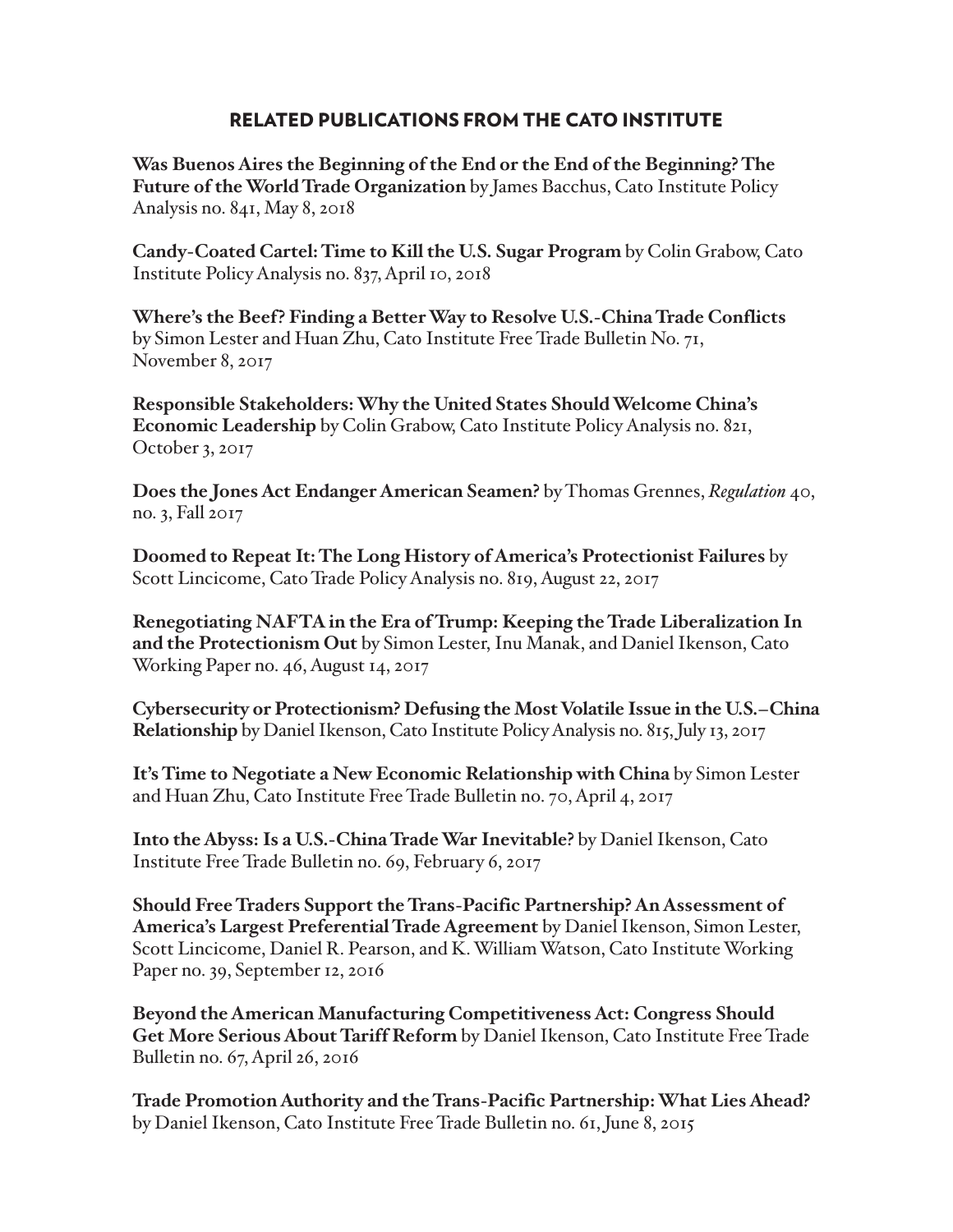**America's Welfare Queen Fleet: The Need for Maritime Policy Reform** by Rob Quartel, *Regulation* 14, nos. 3–5, Summer 1991

# RECENT STUDIES IN THE CATO INSTITUTE POLICY ANALYSIS SERIES

- **843. A World Imagined Nostalgia and Liberal Order** by Patrick Porter (June 5, 2018)
- **842. Is Public Schooling a Public Good? An Analysis of Schooling Externalities** by Corey A. DeAngelis (May 9, 2018)
- **841. Was Buenos Aires the Beginning of the End or the End of the Beginning? The Future of the World Trade Organization** by James Bacchus (May 8, 2018)
- **840. Avoiding a Korean Calamity: Why Resolving the Dispute with Pyongyang Requires Keeping the Peace** by Doug Bandow (April 26, 2018)
- **839. Reassessing the Facts about Inequality, Poverty, and Redistribution**  by John F. Early (April 24, 2018)
- **838. Extreme Vetting of Immigrants: Estimating Terrorism Vetting Failures**  by David Bier (April 17, 2018)
- **837. Candy-Coated Cartel: Time to Kill the U.S. Sugar Program** by Colin Grabow (April 10, 2018)
- **836. Risky Business: The Role of Arms Sales in U.S. Foreign Policy** by A. Trevor Thrall and Caroline Dorminey (March 13, 2018)
- **835. The Nordic Glass Ceiling** by Nima Sanandaji (March 8, 2018)
- **834. Tesla Takes On Michigan** by Will Zerhouni (February 27, 2018)
- **833. Your Money's No Good Here: How Restrictions on Private Securities Offerings Harm Investors** by Thaya Brook Knight (February 9, 2018)
- **832. Abuse-Deterrent Opioids and the Law of Unintended Consequences** by Jeffrey A. Singer (February 6, 2018)
- **831. The New National ID Systems** by Jim Harper (January 30, 2018)
- **830. The Public Benefit of Private Schooling: Test Scores Rise When There Is More of It** by Corey A. DeAngelis (January 22, 2018)